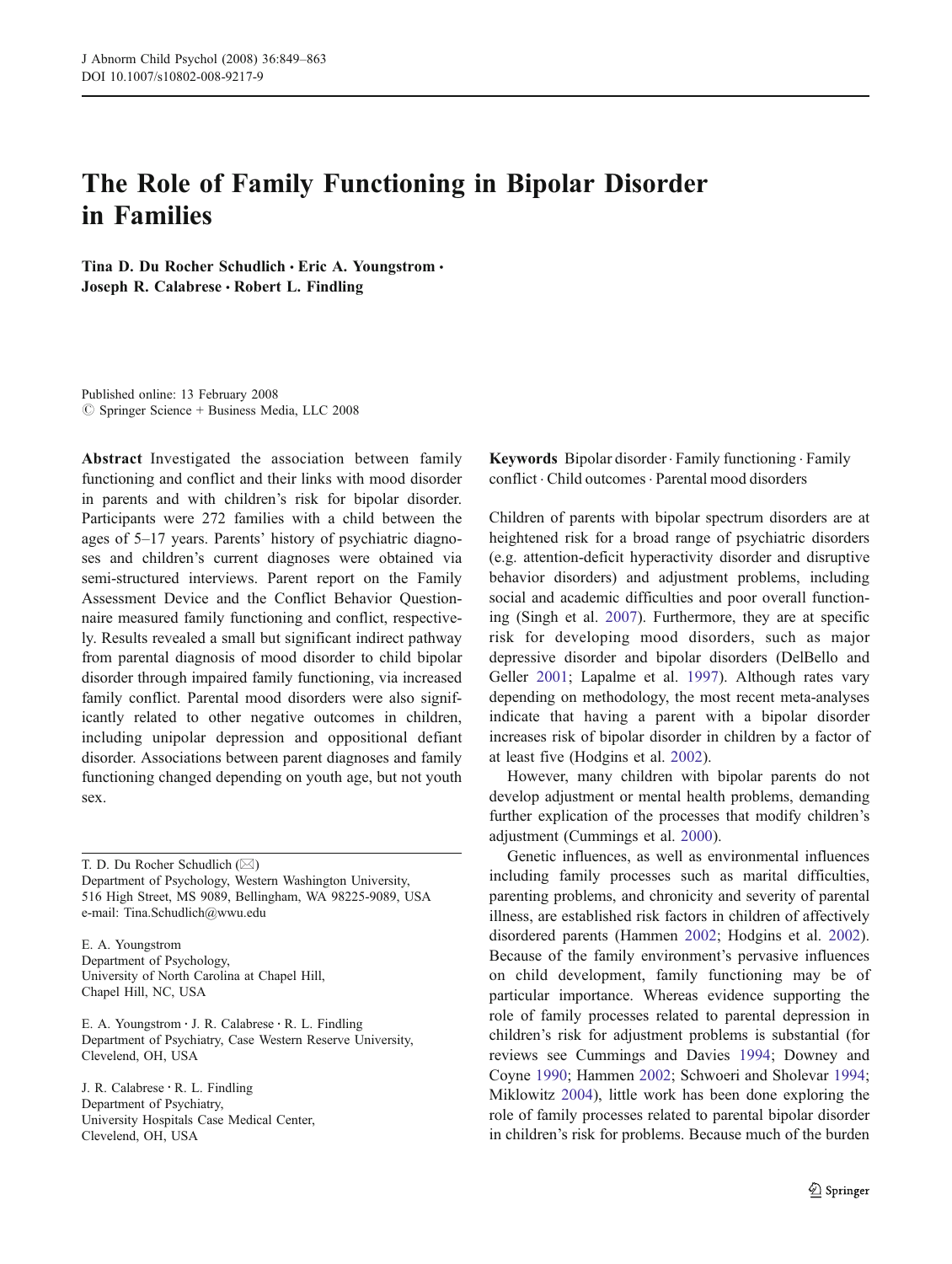associated with bipolar illness comes from depressed mood states in adults (Judd et al. [2005](#page-13-0)), it is likely that findings from the parental depression literature hold important implications for family processes in families with bipolar disorder (Keitner et al. [1985;](#page-13-0) Miklowitz [2004](#page-13-0)).

Families with depressed parents are often under great marital and parent–child stress (Hammen [1991](#page-13-0)). High levels of family stress predict children's subsequent depression (Hammen [1988](#page-13-0); Hammen et al. [1991\)](#page-13-0). Negative family interactions are more predictive of children's outcomes than is the depression itself (Caplan et al. [1989](#page-12-0); Fergusson et al. [1995](#page-12-0); Hammen et al. [1987](#page-13-0); Murray et al. [1999](#page-13-0)). Parents' depressive symptoms are associated with multiple differences in interaction patterns, including increased angry and depressive marital conflict tactics, verbal hostility, defensiveness, withdrawal, and insults, as well as more negative affect displays of anger and sadness (Du Rocher Schudlich et al. [2004](#page-12-0)). Affected families also show diminished positive or productive strategies, such as calm discussion, positive affect and conflict resolution. Thus, the conflict strategies utilized by couples with a dysphoric partner not only hinder problem resolution, but could also seriously impair relations and communication between the couple. Such interaction styles linked with dysphoric affect may be particularly detrimental to children's outcomes (Davis et al. [2000;](#page-12-0) Du Rocher Schudlich and Cummings [2003](#page-12-0)). This is especially true when considering effects of genetic vulnerability for negative affect, which may undermine children's coping resources for effectively managing the stress of such negative family environments (Rice et al. [2002\)](#page-14-0).

Research addressing bipolar disorder's role in family functioning has been scarce and inconsistent regarding the impairment these families face. Findings to date potentially support three plausible suppositions: (a) mania and mixed states further disrupt family processes and are associated with worse outcomes, (b) the unique aspects of bipolar illness, mania and hypomania, do not add substantially to the disruption of family processes compared to the burden of depression, or (c) bipolar disorder might be associated with periods of higher functioning, possibly including hypomanic periods, that actually reduce the effects of depression on family functioning.

The most intuitive expectation would be that bipolar disorder leads to greater disruptions of family processes. Families with children with bipolar disorder acknowledged significantly more minor conflicts with family members than either unipolar or control group families (Robertson et al. [2001\)](#page-14-0). Families with parent mood disorders also reported significantly less positive shared activities and communication between siblings. Another recent study found that families reported more conflict, less organization, and less cohesion compared to controls when one or both parents had bipolar disorder (Chang et al. [2001\)](#page-12-0). These features of family interaction were in turn associated with the presence of bipolar disorder and other axis I disorders in children. Given the already increased biological risk for disorder that bipolar offspring face (Hodgins et al. [2002;](#page-13-0) McGuffin et al. [2003\)](#page-13-0), these disruptions in family functioning may place children at even greater risk for developing adjustment and psychiatric problems.

However, other studies have found that families with parents with bipolar disorder do not differ from control families regarding the severity of family dysfunction (Anderson and Hammen [1993](#page-12-0); Cooke et al. [1999\)](#page-12-0) or in several specific areas of family functioning (e.g. problem solving, communication, roles, affective responsiveness, affective involvement, behavior control and general functioning; Miller et al. [1986\)](#page-13-0). Children of unipolar mothers may be under even greater levels of family stress than children of bipolar mothers (Adrian and Hammen [1993\)](#page-12-0). Thus, family impairment may be due more to something specific about depression rather than affective disorders in general. Furthermore, evidence is beginning to suggest that parental bipolar disorder and disturbed family functioning may be associated with a more general risk for psychiatric disorders and maladjustment in children, rather than bipolar disorder specifically (Chang et al. [2001](#page-12-0); Radke-Yarrow [1998](#page-14-0); Zahn-Waxler et al. [1988](#page-14-0)). Thus, it is important to examine other disorders in children as potential alternative negative outcomes.

The goal of this study is to further explicate the relations between parental mood disorder, family functioning/conflict and children's risk for disorder. Thus, we are focusing on both the risk that children of parents with affective disorders face and the predictors of bipolar disorder in children, which is reflected in our sample where participants are recruited based on children's disorders, with additional information obtained about parents' disorders. Based on the possible predictions described above, our tests are two-tailed. Our first hypothesis was that a history of bipolar spectrum disorders in either parent would be associated with impaired family functioning, including poorer problem solving and communication (Fristad et al. [2002](#page-13-0); Miklowitz et al. [2005\)](#page-13-0). We also hypothesized that poor communication, problem solving, and general family functioning would predict increased levels of conflict in the family. This expectation was based on therapeutic models that target deficient problem solving and hostile communication as processes (Danielson et al. [2004](#page-12-0); Fristad and Goldberg-Arnold [2004;](#page-13-0) Miklowitz [2004](#page-13-0)). A third hypothesis was that family functioning and conflict would partially mediate the association between mood disorder in the parent and in the youth. We expected to find evidence of mediation because of the prior evidence reviewed above about parental mood disorder being linked with poorer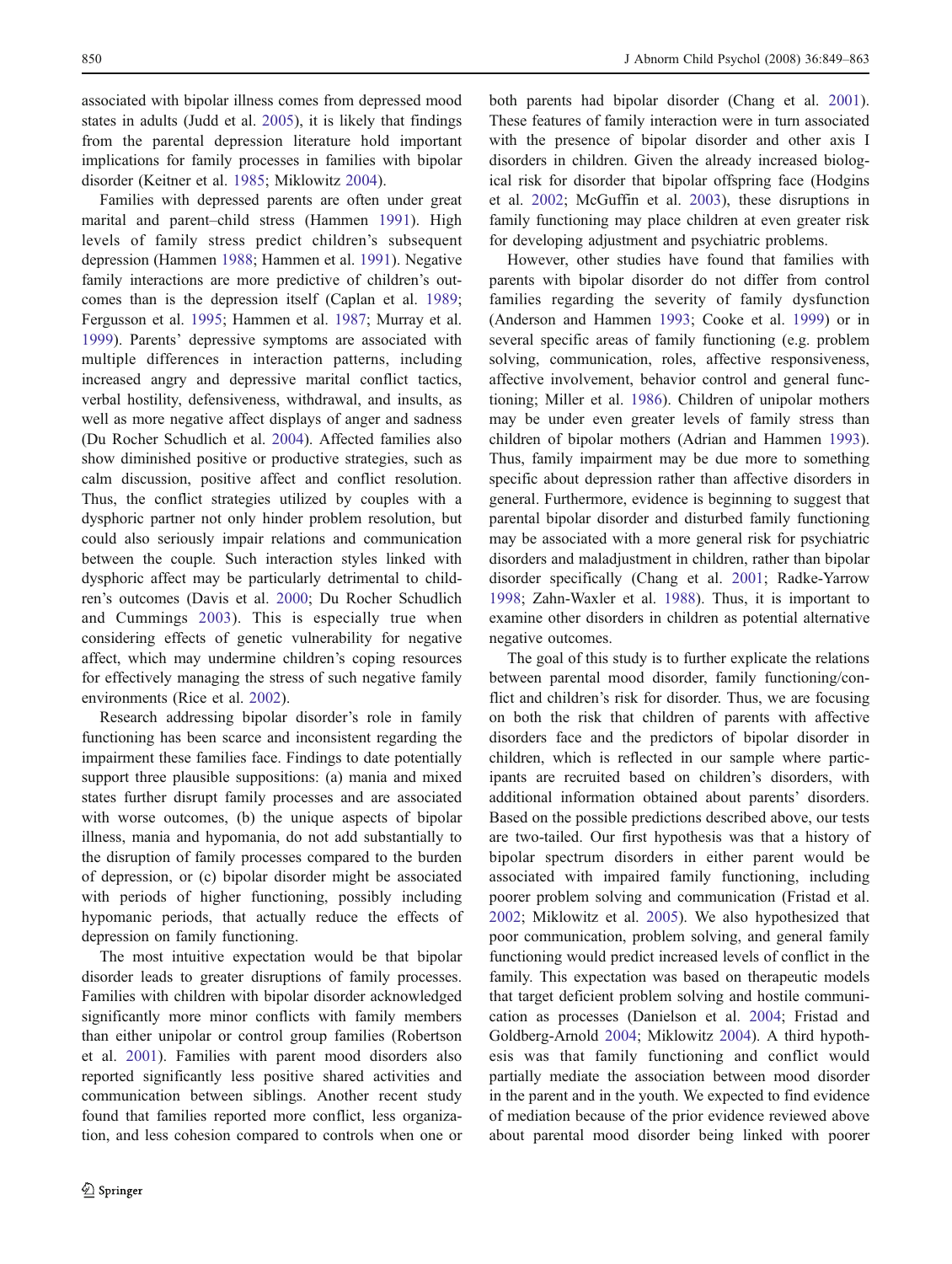family functioning and increased conflict, and also because of findings that poor family functioning is associated with age of onset and risk of relapse in pediatric bipolar disorder (Geller et al. [2004\)](#page-13-0). We expected that mediation would be only partial because of the well-established genetic risk associated with bipolar spectrum disorders (McGuffin et al. [2003](#page-13-0)).

An alternate model of clinical interest would be a "child effects" model (Forehand and McCombs [1988](#page-12-0); Lytton [1990](#page-13-0)), suggesting that the externalizing behavior problems frequently associated with pediatric bipolar disorder (Kowatch et al. [2005](#page-13-0); Youngstrom et al. [2004](#page-14-0)) might result in an excess of conflict above what might be predicted just on the basis of poor family functioning. This would be consistent with evidence about coercive processes, where youths' aversive behavior can contribute to increased conflict in the family and more ineffective parenting (Patterson et al. [1989\)](#page-14-0), as well as the high degree of stress reported in parents of youths with bipolar diagnoses (Hellander et al. [2003\)](#page-13-0). Past work by Hammen et al. [\(1991](#page-13-0)) demonstrated that dysfunctional youths were as likely to contribute to maternal mood episodes as much as the reverse, and that child characteristics contribute to maternal functioning in a cycle of negative mutual influence (e.g., Conrad and Hammen [1989](#page-12-0); Ge et al. [1995](#page-13-0)). Thus, path analyses also examined whether a child effects or a bidirectional model provided a better fit to the data.

Four additional sets of secondary questions were also explored in this study. First, we compared whether specific types of conflict and family functioning had different effects on the risk of disorder in youths. Second, we examined whether any particular category of youth diagnosis (bipolar spectrum, unipolar, ADHD, or disruptive behavior disorders such as ODD or CD) was uniquely associated with family functioning even after accounting for comorbidity in a highly mixed outpatient sample. Third, we examined whether youths' age moderated any of the patterns of association between parental mood status, family processes, and youth risk of bipolar spectrum disorders. Age of onset appears to be an important prognostic variable, with earlier onset potentially signifying a worse course of the disorder (e.g. Geller and Luby [1997](#page-13-0); Geller et al. [2004](#page-13-0); Perlis et al. [2004](#page-14-0)). Therefore, it is important to examine whether family processes and models for their effects differ as a function of child age. Finally, we examined whether there were sex differences in the patterns of association. Prior research has found significant but complicated sex effects regarding family functioning in families with and without affective disorders (see Cummings and Davies [1994,](#page-12-0) and Snyder [1998](#page-14-0) for reviews). Also, there are sex differences in the rate of depression, but not of bipolar I disorder (Biederman et al. [2004\)](#page-12-0).

#### Method

#### Participants

The Institutional Review Board of University Hospitals of Case Medical Center approved all procedures used here. Participants for this study were 272 families with a child between the ages of 5–17 who were recruited to a general clinical research center conducting research in treatment of disruptive behavior disorders, attention-deficit/hyperactivity disorder, mood disorders, and schizophrenia. The entire sample was recruited from this one clinical infrastructure, and all subjects received the same assessment protocol. Recruitment included three referral streams: Parents contacting the Division of Child and Adolescent Psychiatry because of concerns about their youth's functioning (the most common source); referrals from the adult mood disorders program for evaluation of youths who had a parent receiving treatment for bipolar disorder; and a smaller group of children  $(n=31)$  who were recruited as a non-treatment seeking comparison group. Data collection pre-dated the STARD guidelines for describing patient recruitment and representativeness (Bossuyt et al. [2003](#page-12-0)), so patient flow information was not documented to that degree of detail (see Youngstrom et al. [2004](#page-14-0), for a STARD flow diagram prepared for the larger cohort from where this sample was drawn).

Assessments took place at an outpatient clinic in an urban Midwestern city. Inclusion criteria were: (a) youths between the ages of 5 years 0 months and 17 years 11 months of age, (b) of either sex, (c) of any ethnicity, (d) the youth providing written assent and the guardian providing written consent for participation, and (e) both the youth and the primary caregiver presenting for the assessment. Exclusion criteria included: (a) either the youth or the parent being unable to communicate orally at a conversational level in English in order to complete the interview; (b) having a pervasive developmental disorder, as determined by psychiatric history, psychiatric interview, or having an Autism Screening Questionnaire score of 15 or higher (Berument et al. [1999](#page-12-0)); or (c) suspected mental retardation—documented via educational history, standardized cognitive ability test scores <70, or a Peabody Picture Vocabulary Test-Third Edition (Dunn and Dunn [1997](#page-12-0)) score <70 as a screener. Parents provided demographic information regarding themselves and their family, including age, marital status, family composition and living arrangements, occupational status, employment type, educational level, and total income.

One hundred and eighty-three of the mothers (69%) were married. Thirty-five percent of the children were only children; the median number of additional siblings was 1, with an average of 1.3 additional sibs  $(SD=1.5)$ . Fifty-one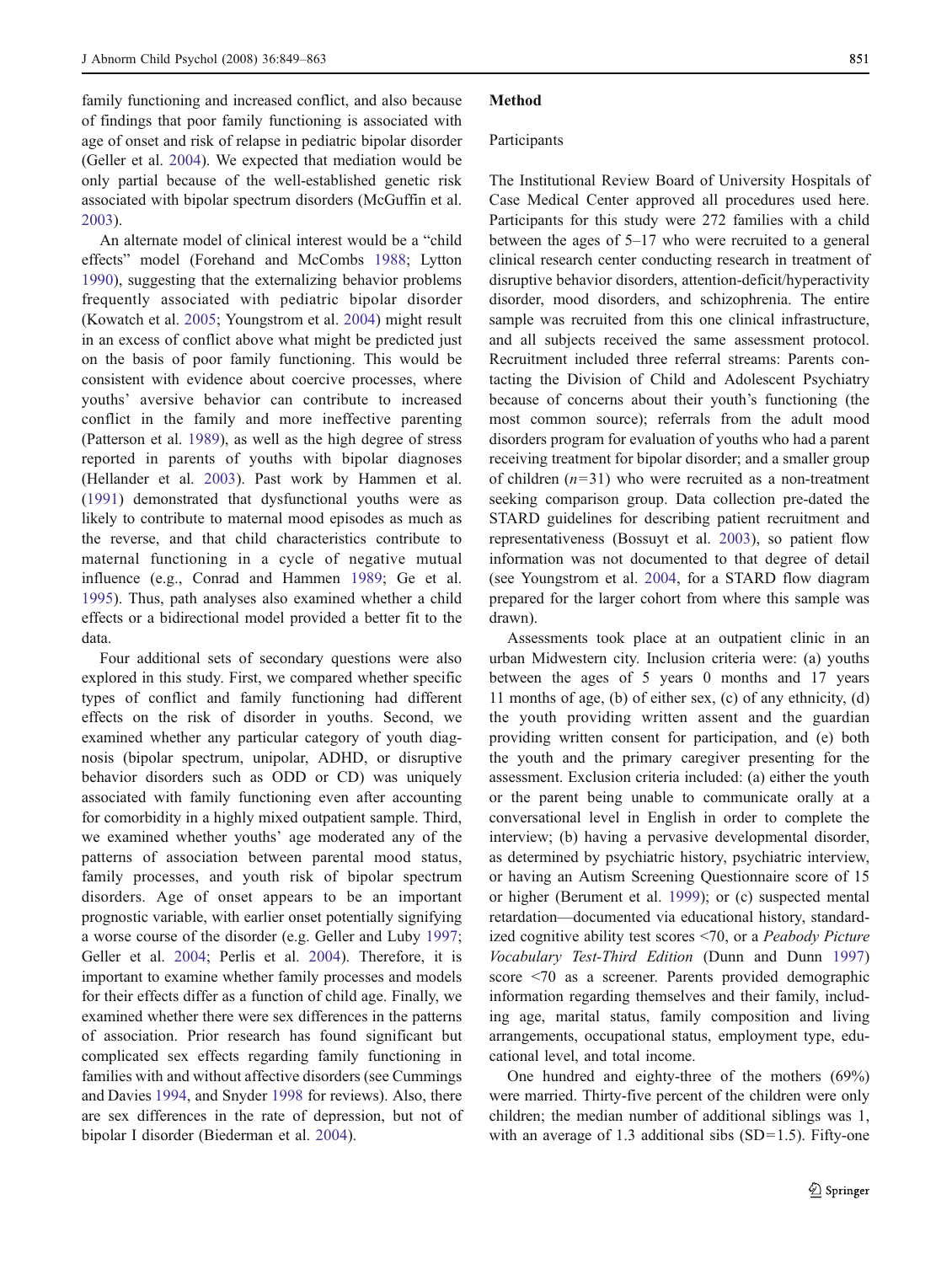<span id="page-3-0"></span>percent of parents were living together, 38% were living apart, and 9% never lived together. Children lived primarily with both parents (52%), 43% lived with their mothers only, and 5% with their fathers only. Seventy-nine percent of the target children had one to three siblings and 21% had four or more siblings. Mean age of the index child participating in the study was 11.57 years (SD=3.24). There were  $158$  boys  $(58%)$  and  $114$  girls  $(42%)$  in the sample.

Mothers averaged 39 years of age (SD=6.4) and fathers averaged 42 years of age (SD=7.0). Summary information gathered from the parents' occupational status, employment, education and income indicated that the families were primarily middle to upper middle-class. Approximately 3% of mothers and 12% of fathers obtained less than a high school education, 28% of mothers and 33% of fathers obtained a high school education, 40% of mothers and 21% of fathers attended some college, 12% of mothers and 16% of fathers graduated from college, and 18% of mothers and 13% of fathers obtained a post-graduate education. Approximately 82% of families were Caucasian, 10% were African American, 3% were Hispanic, 1% were Native American, and 4% were other or did not specify.

Table 1 presents the distribution of bipolar diagnoses in offspring stratified by biological parent history of mood disorder. Diagnostically, 100 youths (37%) met criteria for bipolar I, 50 (18%) met for other bipolar spectrum diagnoses (7 for bipolar II, 13 for cyclothymia, and 30 for bipolar NOS—typically presenting with a sufficient number and severity of symptoms to warrant a diagnosis of mania, but with insufficient duration of the index mood episode to meet DSM-IV criteria), 63 (23%) met for unipolar depression or dysthymia, 28 (10%) met for ADHD or disruptive behavior disorders without a comorbid mood diagnosis, and 31 (11%) did not meet criteria for any axis I disorder. The median number of axis I diagnoses was two,

Table 1 Distribution of bipolar diagnoses in offspring stratified by biological parent history of mood disorder

| Father<br>diagnosis | Mother diagnosis        |         |          |         |     |  |  |  |
|---------------------|-------------------------|---------|----------|---------|-----|--|--|--|
|                     | Child bipolar<br>status | Bipolar | Unipolar | Neither |     |  |  |  |
| Bipolar             | Not bipolar             | 0       | 2        | 2       | 4   |  |  |  |
|                     | Bipolar                 | 5       | 16       | 9       | 30  |  |  |  |
| Unipolar            | Not bipolar             | 0       | 10       | 6       | 16  |  |  |  |
|                     | Bipolar                 | 5       | 10       | 9       | 24  |  |  |  |
| Neither             | Not bipolar             | 8       | 26       | 68      | 102 |  |  |  |
|                     | Bipolar                 | 29      | 30       | 37      | 96  |  |  |  |
| Total               |                         | 47      | 94       | 131     | 272 |  |  |  |

with 60% of the sample meeting criteria for anywhere from two to six diagnoses. ADHD was the most frequent comorbidity, affecting 51% of the sample, including 66% of the cases with bipolar spectrum diagnoses.

### Measures

Family Assessment Device (FAD) The FAD is a parent report questionnaire measuring transaction patterns that can distinguish healthy from unhealthy families (Epstein et al. [1983](#page-12-0)). A 27-item short form of the FAD shows good reliability and validity for young children and adolescents (Byles et al. [1988\)](#page-12-0). The FAD has been used widely with families with children as young as 4 years (e.g., Byles et al. [1988](#page-12-0); Sanford et al. [2006;](#page-14-0) Zwaanswijk et al. [2005\)](#page-14-0). The primary caregiver rated each statement based on how well it described their own family, using a four-point Likert-type scale, ranging from a 1 (Strongly Agree) to 4 (Strongly Disagree). Ten of the items are reverse keyed, so that higher total scores (after reversal of items that are keyed negatively) always mean less adaptive family functioning. In the present sample, the total score showed  $\alpha$ =0.91 in the younger (ages 5 to 10) and 0.93 in the older (ages 11 to 17 years) subsamples; the general functioning scale showed  $\alpha$ =0.84 and 0.87, the problem solving scale had  $\alpha$ =0.75 and 0.79, and the communication scale had  $\alpha$ =0.73 and 0.81, respectively.

Conflict Behavior Questionnaire (CBQ) The short form of the Conflict Behavior Questionnaire measured family conflict (Prinz et al. [1979;](#page-14-0) Robin and Foster [1989\)](#page-14-0). The short form correlates 0.96 with the longer version (Robin and Foster [1989\)](#page-14-0), with adequate internal consistency and discriminant validity (Prinz et al. [1979](#page-14-0)). The CBQ is a measure of perceived communication-conflict between parents and children and taps both dissatisfaction with family member's behavior and evaluations of the interactions between family members. The CBQ has been widely used with families with young children as well as adolescents (e.g. Forehand and Jones [2003](#page-12-0); Kim and Brody [2005](#page-13-0); Kotchick et al. [2005\)](#page-13-0). Sample items include "My child is easy to get along with," "We almost never seem to agree" and "My child and I compromise during arguments." The caregiver most familiar with the target child indicated whether or not each behavior occurs in their family (yes or no). Six of the items are reverse keyed in calculating the total score, and higher scores indicate greater severity. The CBQ showed  $\alpha$ = 0.92 (ages 5 to 10) and 0.94 (ages 11 to 17) in the present sample.

Child Diagnoses: Semi-structured Diagnostic Interview Using the Schedule of Affective Disorders and Schizophrenia for Children All participants and their families com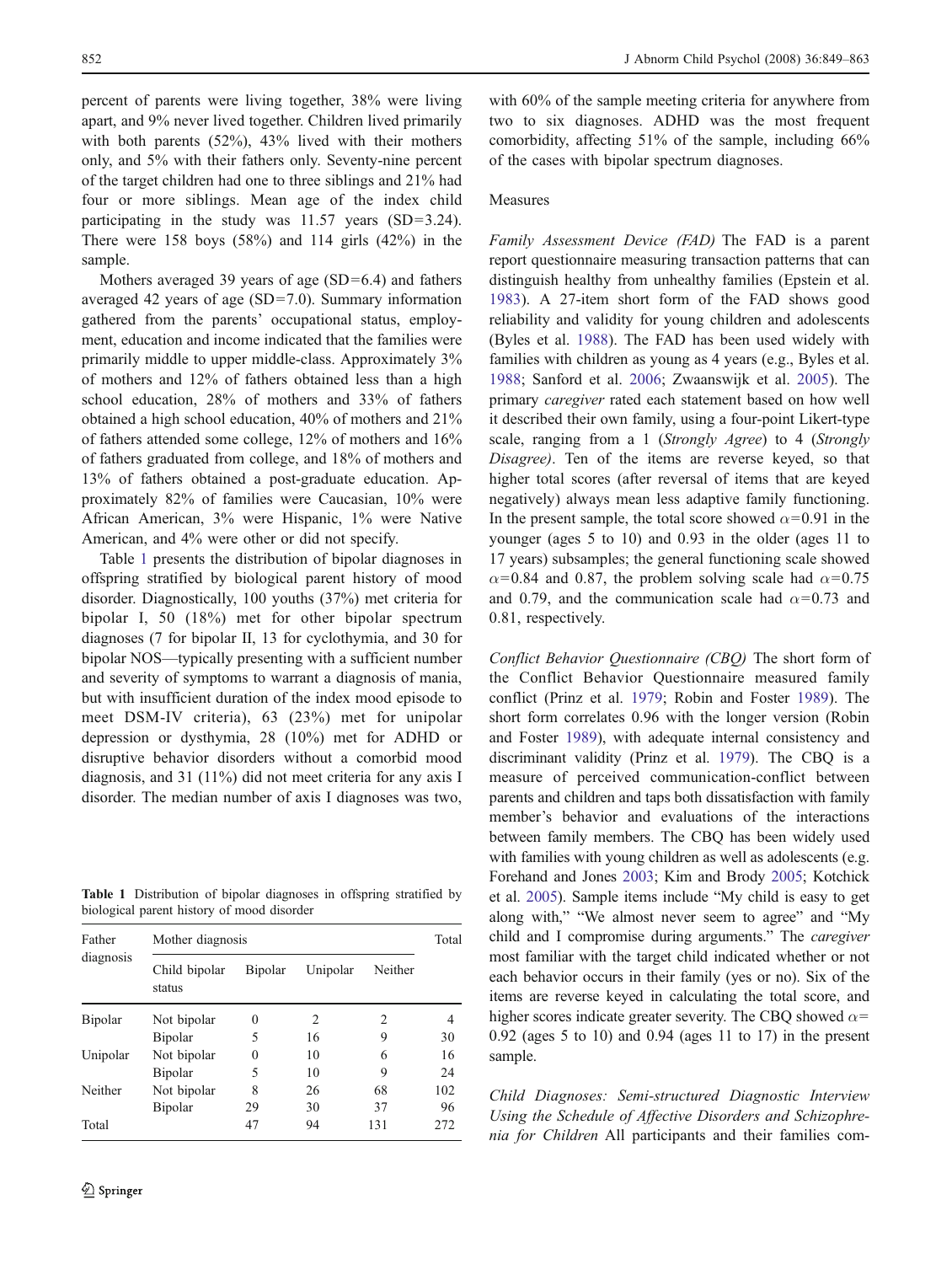pleted a semi-structured diagnostic interview by a highly trained research assistant, using the Schedule for Affective Disorders and Schizophrenia for School-Age Children— Present and Lifetime (KSADS-PL) or Epidemiological (KSADS-E). The same interviewer worked with both parent and child sequentially, resolving discrepancies using best clinical judgment (see Findling et al. [2001](#page-12-0)). Diagnoses of bipolar I, bipolar II, cyclothymia, and bipolar not otherwise specified (NOS) were made in strict accordance with diagnostic criteria published in the DSM-IV (American Psychiatric Association [2001](#page-12-0)). NOS cases typically had a sufficient number and severity of symptoms, but were insufficient in duration of spontaneous abnormal mood states to warrant a strict DSM-IV diagnosis of mania (Leibenluft et al. [2003\)](#page-13-0).

Research assistants ( $n=17$ , ranging from BA in psychology to PhD or MD) were trained to criterion by having them rate along while observing five KSADS interviews by an experienced rater. New raters then led five KSADS interviews with an experienced rater and achieved an overall kappa >0.85 at the symptom severity level and 1.0 agreement about the presence or absence of diagnoses on each in order to graduate from training. Acceptable interrater reliability was maintained by having joint rating sessions at every tenth interview or monthly, whichever happened first.

Comorbidity was addressed via a hierarchy for grouping diagnoses (e.g., Youngstrom et al. [2001](#page-14-0); Youngstrom et al. [2004](#page-14-0)), such that children with a bipolar spectrum diagnosis were always assigned to the bipolar category, regardless of comorbidity; children with unipolar mood were assigned to the depression category. In a similar manner, a disruptive behavior disorders (DBD)/attention deficit hyperactivity disorder (ADHD) category was formed of cases with externalizing diagnoses but no comorbid mood diagnoses because if a youth met criteria for both an externalizing and a mood diagnosis, they were already assigned to one of the prior mood categories. Finally, 31 youths presented with no axis I diagnosis. These were recruited specifically to form a non-impaired comparison group, although they were retained in the sample even if they happened to score high on measures of symptoms or impairment due to challenges in daily living.

Child Mood State The same interviewer conducting the KSADS also used parent report, youth report, and clinical observations during the interview to complete the Young Mania Rating Scale (YMRS; Young et al. [1978](#page-14-0)) and the Child Depression Rating Scale-Revised (CDRS-R; Poznanski et al. [1984](#page-14-0)). These measures were chosen as they are the assessments most commonly employed in clinical trials research with children and adolescents suffering from mood disorders and they provide additional

more fine-tuned measurement of the mood symptoms that youth are experiencing. The YMRS contains seven items rated from 0 to 4, and four items rated from 0 to 8, with high scores indicating worse mania ( $\alpha$ =0.90 in present sample). The YMRS demonstrates good reliability between raters and has good discriminant and concurrent validity in children and adolescents in the age ranges used in this study (Fristad et al. [1992\)](#page-13-0). The CDRS-R contains 12 items rated 1 to 7 and five items rated 1 to 5, with higher scores indicating more severe depression ( $\alpha$ =0.92 in this sample). The CDRS demonstrates good reliability between raters and across time and has good criterion and concurrent validity (Poznanski et al. [1984](#page-14-0)).

Parental Mental Health Diagnoses After the initial KSADS diagnostic assessment interview, the parents were assessed for psychiatric diagnoses. Primary caregivers were directly interviewed using Schedule for Affective Disorders and Schizophrenia (SADS-LB; Endicott and Spitzer [1978\)](#page-12-0), conducted by the same highly-trained pool of raters as performed the KSADS. Thus, all raters had completed extensive training and supervision on using semi-structured interviews, as detailed above. When possible, the other parent was also directly interviewed with the SADS-LB. Caregivers provided indirect report about other family members using the Family History Research Diagnostic Criteria (FH-RDC; Andreasen et al. [1977\)](#page-12-0) to describe the history of the other relatives. Clinical diagnoses were also considered if they were made at the affiliated adult mood disorders program and families consented. More than 90% of mothers and more than half of fathers completed direct SADS interviews. Parent diagnoses were reviewed using similar consensus procedures as used with the child KSADS diagnoses. Review by a physician at consensus meetings resulted in changes of diagnosis in fewer than 5% of cases.

#### Procedure

The parent or guardian provided written consent, and all youths provided written assent to participation. All participants and their families completed the intake assessment. Family history of mental illness was gathered either during the initial evaluation or at a subsequent interview as needed to avoid undue burden on the family. Raters were neither systematically informed of child diagnoses, nor were strict precautions taken to preclude awareness of child diagnoses (Youngstrom and Kogos Youngstrom [2005\)](#page-14-0). Most of the family history interviews were completed prior to the consensus meeting where final child diagnoses were assigned, but not all family history was completely blind to child diagnosis.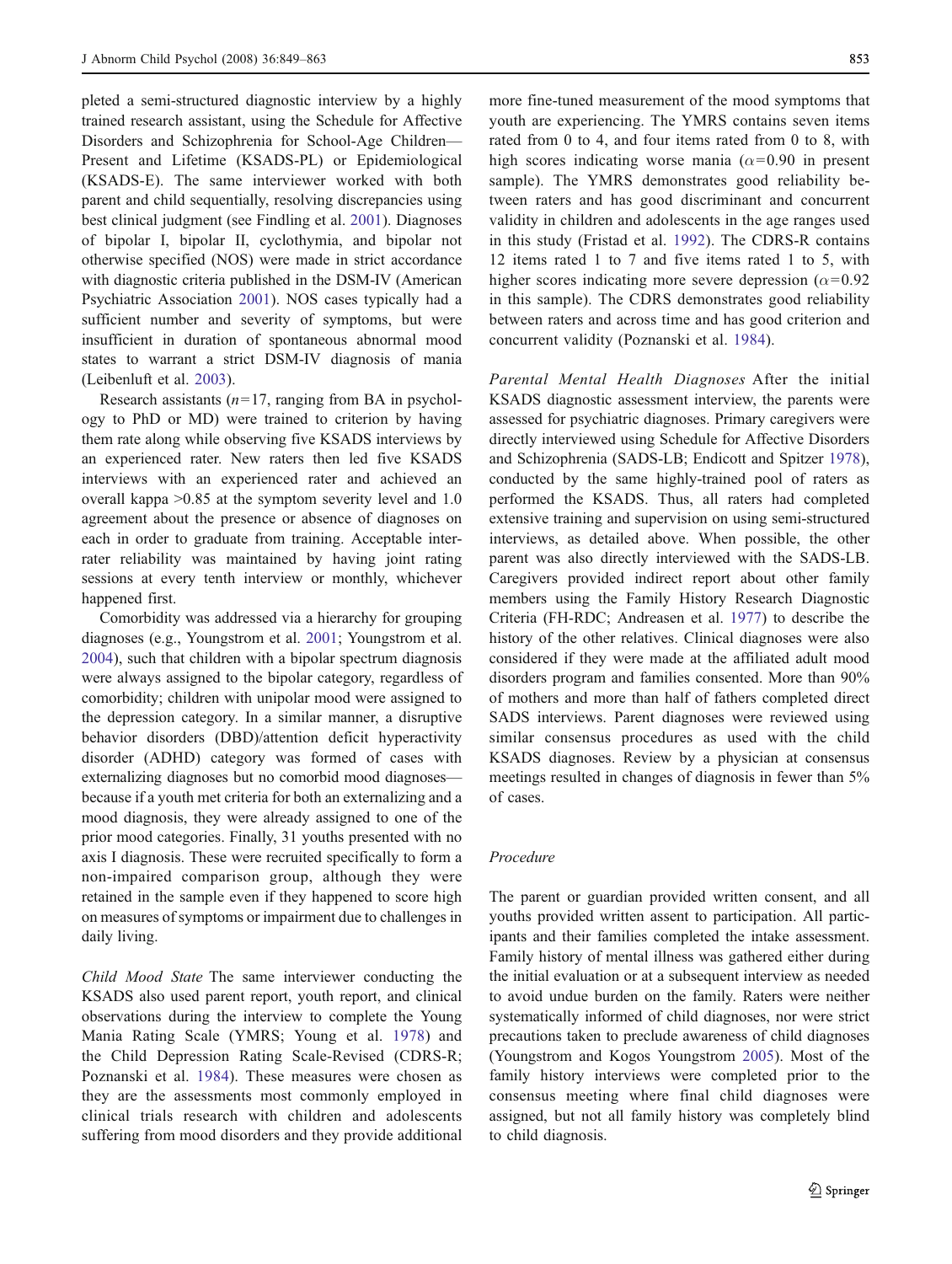#### Results

#### Preliminary Analyses

Preliminary analyses checked the appropriateness of distributions for subsequent analyses. Univariate descriptive statistics indicated that variables were functionally not different from normal distributions (absolute values of observed skewness and kurtosis all <1.0, with no extreme outliers on box plots). Because of the large age range of participants, we examined whether the reliability or average scores on the CBQ or FAD scales were associated with child age and gender independent of child diagnosis. For group comparisons of age effects, age was divided into ten years and younger versus eleven years and older, based on age eleven as being when many self-report instruments begin to be used, and also based on the transition to puberty often occurring around this age (Petersen et al. [1988\)](#page-14-0). No significant associations were found between child age and the CBQ or any of the FAD scales. No significant associations were found between the CBQ and child gender, and only one significant association was found between child gender and the FAD: Girls' families had significantly worse problem solving than boys' families  $F$  $(1, 271)=4.75$ ,  $p<0.03$ . Internal consistency reliability coefficients remained similar even when stratifying by youth age (as detailed in the "[Measures](#page-3-0)").

## Is Parental Mood Disorder Associated with Family Functioning or Conflict? (Hypothesis 1)

We examined the distribution of bipolar diagnoses in offspring, stratified by the history of mood disorder in both

biological parents. Table [1](#page-3-0) indicates the breakdown of unipolar and bipolar disorder in both parents. Slightly more than half of the children had a current bipolar spectrum diagnosis, as assessed by the KSADS-PL, whereas 17% of mothers and 12.5% of fathers had a history of bipolar disorder. Thirty percent of children had at least one parent with a bipolar diagnosis and 2% had both parents with bipolar diagnoses. Seventy-nine percent of children with at least one parent with a history of bipolar spectrum disorder had a current diagnosis of a bipolar spectrum disorder, and 100% of children with both parents with a history of bipolar spectrum disorder had a current bipolar spectrum disorder diagnosis, potentially indicating very strong direct effects.

ANOVA examined the first hypothesis, that parental mood disorder would be associated with poorer family functioning and increased conflict. Post-hoc comparisons used the Games-Howell procedure, which is more robust to heterogeneity of variance than the Tukey HSD procedure and provides better type I error control than the Newman– Keuls and other commonly use procedures, but provides better power than the Bonferroni adjustment (Kirk [1995\)](#page-13-0). Point-biserial correlations provided a measure of the effect size of parental unipolar and bipolar diagnoses on family functioning and conflict. Table 2 presents the results of a one-way ANOVA examining differences in family measures as a function of family history of mood disorder. Both parents having a history of mood disorder was associated with significantly more overall impaired family functioning, as measured on all subscales of the FAD, compared to families without any history of mood disorder. Additionally, families where both parents had a history of mood disorder had significantly worse general family functioning

| Child family risk                    | FAD total score            |      | FAD general<br>functioning scale |      | FAD problem<br>solving scale |      | FAD<br>communication<br>scale |      | <b>CBQ</b>            |      |
|--------------------------------------|----------------------------|------|----------------------------------|------|------------------------------|------|-------------------------------|------|-----------------------|------|
|                                      | $\overline{M}$             | (SD) | $\boldsymbol{M}$                 | (SD) | $\overline{M}$               | (SD) | $\overline{M}$                | (SD) | $\boldsymbol{M}$      | (SD) |
| No parent with<br>mood disorder      | $55.1_a$                   | 9.4  | $24.0_a$                         | 4.7  | $12.8_a$                     | 2.4  | $18.3_a$                      | 3.2  | 10.9                  | 6.4  |
| One parent with<br>unipolar disorder | 57.7                       | 12.3 | $25.1_a$                         | 5.9  | 13.5                         | 2.7  | 19.1                          | 4.8  | 11.6                  | 5.8  |
| One parent with<br>bipolar disorder  | $57.2_a$                   | 12.3 | $25.1_a$                         | 6.0  | $13.0_a$                     | 3.0  | 19.1                          | 4.4  | 10.9                  | 5.9  |
| Both parents with<br>mood disorder   | 63.2 <sub>h</sub>          | 9.5  | 28.5 <sub>h</sub>                | 4.9  | 14.5 <sub>b</sub>            | 2.9  | 20.3 <sub>h</sub>             | 3.2  | 13.0                  | 5.8  |
|                                      | $F(3, 268)$ =<br>$6.27***$ |      | $F(3,268)$ =<br>$7.74***$        |      | $F(31,268)=$<br>$4.55**$     |      | $F(31,268)$ =<br>$3.06*$      |      | $F(31,268)$ =<br>1.53 |      |

Table 2 ANOVAs for family functioning and conflict measures as a function of family risk for mood disorder

Within columns, means with different subscripts are significantly different from each other only, not the rest of the column, at  $p \le 0.05$ . FAD Family Assessment Device, CBQ Conflict Behavior Questionnaire.  $*_{p \leq 0.05, *_{p \leq 0.01, *_{p \leq 0.001}}$ 

 $\mathcal{D}$  Springer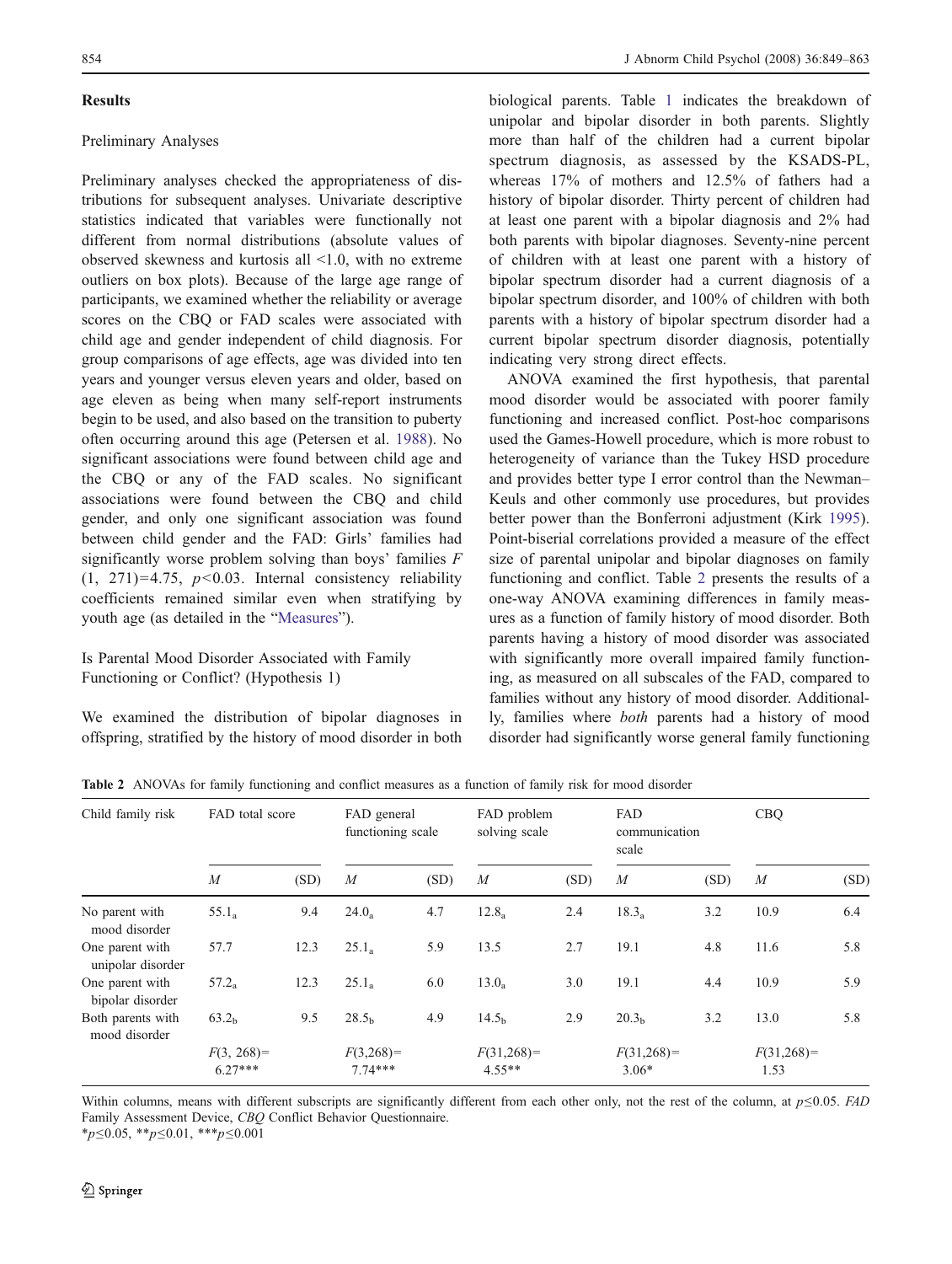<span id="page-6-0"></span>compared to families with just one parent with a mood disorder. Family problem solving was also significantly worse when both parents had a mood disorder compared to having just one parent with a bipolar spectrum disorder. No differences were found in families' degree of conflict as a function of family history of mood disorder. In other words, conflict levels were similar across families who did and who did not have any type of mood disorder. The pattern of findings suggests that the cumulative load of parental mood disorder (number of affected parents) may have more impact on family functioning than does the specific type of mood disorder. Both parental unipolar depression and bipolar diagnoses showed significant correlations with poorer family functioning (Table 3). Thus, the quantity was more important than the quality of the mood disorders.

Does Poor Family Functioning Predict Increased Conflict? (Hypothesis 2)

Correlation also quantified the relationship between family functioning and conflict. Table 3 presents the correlations between measures of family functioning and conflict. All FAD scales correlated with CBQ conflict, with rs ranging from 0.27 to 0.47, thus supporting the hypothesis. These findings are unlikely to be due entirely to "source variance," as parent diagnoses were not directly correlated with parent-reported conflict.

Are Child Bipolar Diagnoses Associated with Differences in Family Functioning and Conflict?

Table 3 presents the correlations for all the variables included in the path analyses. Parental mood disorders were significantly related to impaired family functioning, as assessed by both the total score and the general family functioning scales on the FAD. Parental unipolar, but not bipolar, disorder was further related to impairment in problem solving. Greater conflict in the family, as assessed by the CBQ, was related to child bipolar spectrum disorders. The family functioning variables did not show significant correlations with bipolar diagnoses in the child. This appears to be due to the fact that the majority of the nonbipolar cases still had depression or DBD diagnoses, which also were associated with higher levels of problematic family functioning. Table [4](#page-7-0) presents the means for the FAD scales and CBQ Total broken down by the child's diagnostic category. One-way ANOVAS were conducted to examine between group differences in family functioning and conflict by child diagnostic group. The "no diagnosis" group consistently showed better functioning than the other diagnostic groups. There were no significant differences in functioning between the bipolar, unipolar depression, and DBD/ADHD groups. If the sample were limited to include only bipolar cases versus youths with no diagnosis, then the bipolar cases would show worse family functioning. Overall, these findings are consistent with disrupted family function-

|  |  | Table 3 Zero-order correlations between mood diagnoses and family functioning and conflict measures |  |  |  |  |  |  |  |  |  |
|--|--|-----------------------------------------------------------------------------------------------------|--|--|--|--|--|--|--|--|--|
|--|--|-----------------------------------------------------------------------------------------------------|--|--|--|--|--|--|--|--|--|

|                                     | Child<br>bipolar<br>diagnosis <sup>a</sup> | Parent<br>unipolar<br>diagnosis <sup>a</sup> | Parent<br>bipolar<br>diagnosis <sup>a</sup> | FAD total<br>score | FAD general<br>functioning<br>scale | FAD<br>problem<br>solving scale | FAD<br>communication<br>scale |
|-------------------------------------|--------------------------------------------|----------------------------------------------|---------------------------------------------|--------------------|-------------------------------------|---------------------------------|-------------------------------|
| Child bipolar disorder<br>diagnosis | $\overline{\phantom{m}}$                   |                                              |                                             |                    |                                     |                                 |                               |
| Parent unipolar<br>diagnosis        | $-0.01$                                    |                                              |                                             |                    |                                     |                                 |                               |
| Parent bipolar diagnosis            | $0.42***$                                  | $-0.09$                                      |                                             |                    |                                     |                                 |                               |
| FAD total score                     | 0.01                                       | $0.14*$                                      | $0.15*$                                     |                    |                                     |                                 |                               |
| FAD general<br>functioning scale    | 0.04                                       | $0.14*$                                      | $0.17**$                                    | $0.95***$          |                                     |                                 |                               |
| FAD problem solving<br>scale        | 0.00                                       | $0.17**$                                     | 0.09                                        | $0.87***$          | $0.78***$                           | $\equiv$                        |                               |
| FAD communication<br>scale          | $-0.04$                                    | 0.08                                         | 0.12                                        | $0.88***$          | $0.73***$                           | $0.65***$                       | $\overline{\phantom{0}}$      |
| <b>CBQ</b>                          | $0.31***$                                  | 0.09                                         | 0.03                                        | $0.42***$          | $0.47***$                           | $0.37***$                       | $0.27***$                     |

FAD Family Assessment Device, CBQ Conflict Behavior Questionnaire <sup>a</sup> Dummy coded, 1 = presence and 0 = absence of relevant diagnosis

 $*_{p \leq 0.05, *_{p \leq 0.01, *_{p \leq 0.001}}$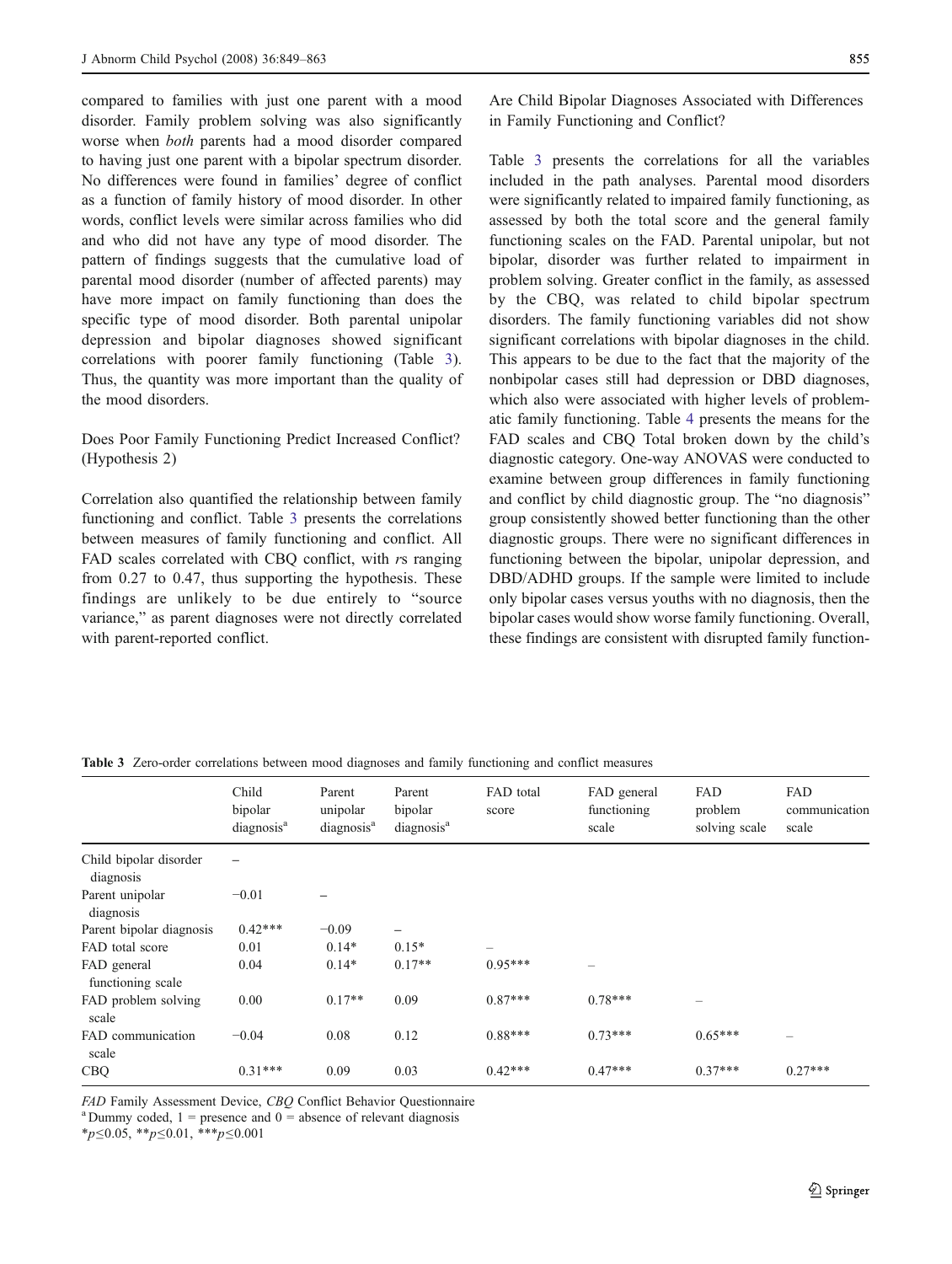| Diagnosis                              | N(%)        | FAD total<br>score         | FAD general<br>functioning scale | FAD problem<br>solving scale | FAD<br>communication scale | <b>CBQ</b>                   |  |
|----------------------------------------|-------------|----------------------------|----------------------------------|------------------------------|----------------------------|------------------------------|--|
|                                        |             | M(SD)                      | M(SD)                            | M(SD)                        | M(SD)                      | M(SD)                        |  |
| Child bipolar<br>spectrum<br>diagnosis | 150 (55%)   |                            |                                  |                              |                            |                              |  |
| Bipolar I                              | 100 (37%)   | 57.9                       | 25.8                             | 13.2                         | 18.9                       | $13.8_a$                     |  |
|                                        |             | (9.9)                      | (5.1)                            | (2.5)                        | (3.6)                      | (4.5)                        |  |
| Bipolar II,                            | 50 (18%)    | 57.0                       | 24.8                             | 13.3                         | 18.9                       | $11.8_a$                     |  |
| cyclothymia,<br><b>BP NOS</b>          |             | (11.9)                     | (5.7)                            | (3.2)                        | (4.2)                      | (5.5)                        |  |
| Child non-bipolar<br>diagnosis         | 122(45%)    |                            |                                  |                              |                            |                              |  |
| Unipolar                               | 63 $(23%)$  | $60.3_a$                   | 26.0                             | $13.8_a$                     | $20.5_a$                   | $11.8_a$                     |  |
| Depression                             |             | (11.8)                     | (6.4)                            | (3.0)                        | (4.3)                      | (6.0)                        |  |
| Disruptive                             | 28 (10%)    | 57.6                       | 25.6                             | $13.7_a$                     | 18.3 <sub>b</sub>          | $11.6_a$                     |  |
| behavior<br>disorder<br>and ADHD       |             | (7.2)                      | (3.7)                            | (1.8)                        | (2.9)                      | (4.7)                        |  |
| No axis I                              | 31 $(11\%)$ | 51.7 <sub>h</sub>          | 22.7                             | 11.7 <sub>b</sub>            | 17.3 <sub>b</sub>          | 2.4 <sub>b</sub>             |  |
| diagnosis                              |             | (10.9)<br>$F(4,267)=3.27*$ | (5.5)<br>$F(4,267)=3.37*$        | (2.8)<br>$F(4,267)=3.30*$    | (3.4)<br>$F(4,267)=4.14**$ | (4.2)<br>$F(4,267)=30.61***$ |  |

<span id="page-7-0"></span>Table 4 Means for family functioning and conflict measures by Child DSM-IV diagnosis

Within columns, means with different subscripts are significantly different from each other only, not the rest of the column, at  $p \le 0.05$ . FAD Family Assessment Device, CBQ Conflict Behavior Questionnaire

\*p≤0.05, \*\*p≤0.01, \*\*\*p≤0.001

ing being associated with child pathology in general, but not specifically linked to bipolar spectrum disorders.

Do Family Functioning and Conflict Mediate Links Between Mood Disorder in Parent and Child? (Hypothesis 3)

Path analysis was guided by the theoretically derived model that parental mood disorders would increase the risk of the child having bipolar disorder through both direct effects (including the transmission of a genetic diathesis; Goodwin and Jamison [1990\)](#page-13-0) as well as indirectly by means of increasing family dysfunction. The models were estimated using AMOS 5.0 (Arbuckle and Wothke [1999\)](#page-12-0), using maximum likelihood (ML) estimation. After entering a completely saturated model, the non-significant paths were dropped and the model was rerun to attain the best fitting model. The model including the Global FAD score was considered the primary model, and then separate exploratory models were tested for each of the FAD scales to explore whether there were differences in the role of communication or problem solving (both of which are targets of family focused interventions; Miklowitz et al. [2003a](#page-13-0)).

The hypothesized model provided an excellent fit with the data,  $\chi^2$  (2, N=272)=2.38, p=0.30, AGFI=0.97, CFI=

1.0, RMSEA=0.026. A fitted model in which nonsignificant paths were omitted (dropping direct effects from parental mood diagnoses to conflict) was used as the basis for subsequent analyses<sup>1</sup>. This was done to decrease the type I error risk by reducing the number of paths tested in the later models exploring age and sex effects. Figure [1](#page-8-0) presents the resulting final model. Substituting the other family functioning scales in the model resulted in equally

<sup>1</sup> Because AMOS does not allow for modeling of latent thresholds for bivariate outcome variables, analyses were also run in M-Plus 4.0, using both WLSMV, ML, and MLR estimators, to explicitly model the thresholds for categorical outcomes. These analyses did not result in any changes in the paths in terms of sign or significance; nor did the models appear to change in terms of fit. We also estimated the polyserial correlations using the "polyserial" procedure in R version 2.4.0 to examine whether modeling them instead of point-biserial estimates would change findings. The polyserial and point-biserial correlations were all well within one standard error of each other. The correlation between youth bipolar spectrum status and CBQ Total score was 0.42 for point-biserial and 0.38 for polyserial estimation (standard error=0.06). For youth bipolar status and FAD total score, both correlations were 0.01 (with a standard error of 0.08). Given the similarity in findings, the greater range of model comparison statistics available in AMOS versus M-Plus, and the greater congruence between the AMOS model and the current thinking about bipolar disorder as being a spectrum, not a categorical, phenomenon, we chose to present the AMOS results in the main body of the paper. Results of the M-Plus analyses are available upon request from the corresponding author.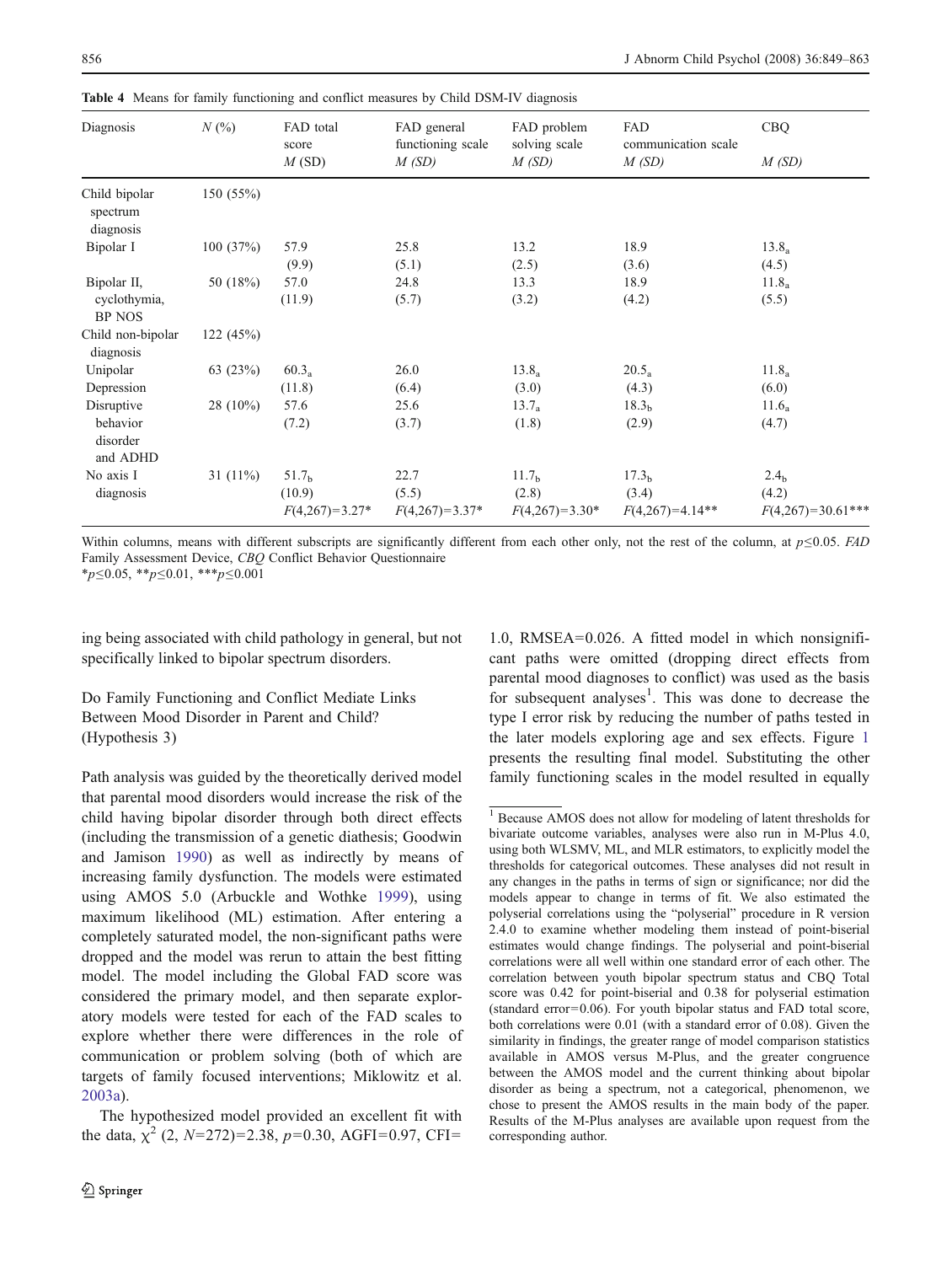<span id="page-8-0"></span>Fig. 1 Family functioning and conflict as potential mediators of parental mood disorders predicting child bipolar disorder.  $*_{p<0.05,}$   $*_{p<0.01,}$   $*_{p<0}$ 0.001, two-tailed



good fits. Both parental bipolar and unipolar disorders were indirectly related to child bipolar spectrum disorders through family processes. Both parental mood disorders were related to increased family functioning problems which, in turn, was associated with greater family conflict, and it was the increased family conflict that was positively associated with child diagnosis of bipolar spectrum disorders.

To determine the significance of mediation (Hypothesis 3), the indirect effect was calculated and tested for significance, using Sobel's ([1982\)](#page-14-0) test. This analysis sequence allowed us to examine the direct association between parental bipolar disorders and child bipolar disorders and allowed quantification of the extent to which family processes mediated this association. Tests of the product of path coefficients, such as the Sobel test, have better power and more accurate type I error rates than the popular "causal steps" approach described by Baron and Kenny [\(1986](#page-12-0); see MacKinnon et al. [2002](#page-13-0)). Furthermore, tests of the product of coefficients are more appropriate in situations where path coefficients might have opposite signs, resulting in a suppression effect where mediating paths appear to cancel out the correlation between a more distal variable and the outcome of interest (MacKinnon et al. [2000](#page-13-0)).

The effects of parental mood disorder on family conflict were indirect through disruptions in family functioning. There were significant indirect effects between parental bipolar and unipolar disorder and family conflict through family functioning, based on the Sobel test ( $z=2.55$ ,  $p<$ 0.05 and  $z=2.46$ ,  $p<0.05$ , respectively). Thus, compromised problem solving and communication were significant pathways between parental mood disorders and family conflict.

There was a significant indirect pathway in the link between family functioning and child bipolar spectrum disorders through family conflict ( $z=4.92$ ,  $p<0.001$ ), based on the Sobel test, but there was also a substantial direct effect; and the model including the direct effects yielded a significantly better fit than the model without the direct links,  $\chi^2$ <sub>diff</sub> (1, *N*=272)=15.19, *p*<0.001. Thus, family functioning added significantly to the prediction of child bipolar spectrum disorders and provided an indirect pathway in the relations between parental bipolar disorder and child bipolar disorders. Furthermore, family functioning had both direct and indirect effects in its prediction of child bipolar disorders. However, even though all of the path segments for the indirect effects achieved statistical significance, the cumulative indirect effects mediated by family functioning and conflict were small (−0.04 mediated via family functioning, and 0.03 via functioning and conflict) compared to the direct effect of parental bipolar disorders on youth bipolar disorders ( $\beta$ =0.43; see Fig. 1).

The direct link between impaired family functioning and child bipolar disorders was negative when also controlling for conflict levels such that more impaired family functioning was associated with children having other diagnoses besides bipolar spectrum. The zero-order correlations between the FAD scales and child bipolar disorders were all non-significant with rs ranging from 0.00 to 0.04 (see Table [3\)](#page-6-0). Although families with pediatric bipolar disorders showed poorer family functioning than did families of youths with no axis I diagnoses, families with other diagnoses (i.e., youth unipolar depression, ADHD, or DBDs) showed equal or even worse levels of family functioning. The correlations in Table [3](#page-6-0), and also the path analyses, all collapse these other youth diagnoses into the "nonbipolar" comparison group, testing what associations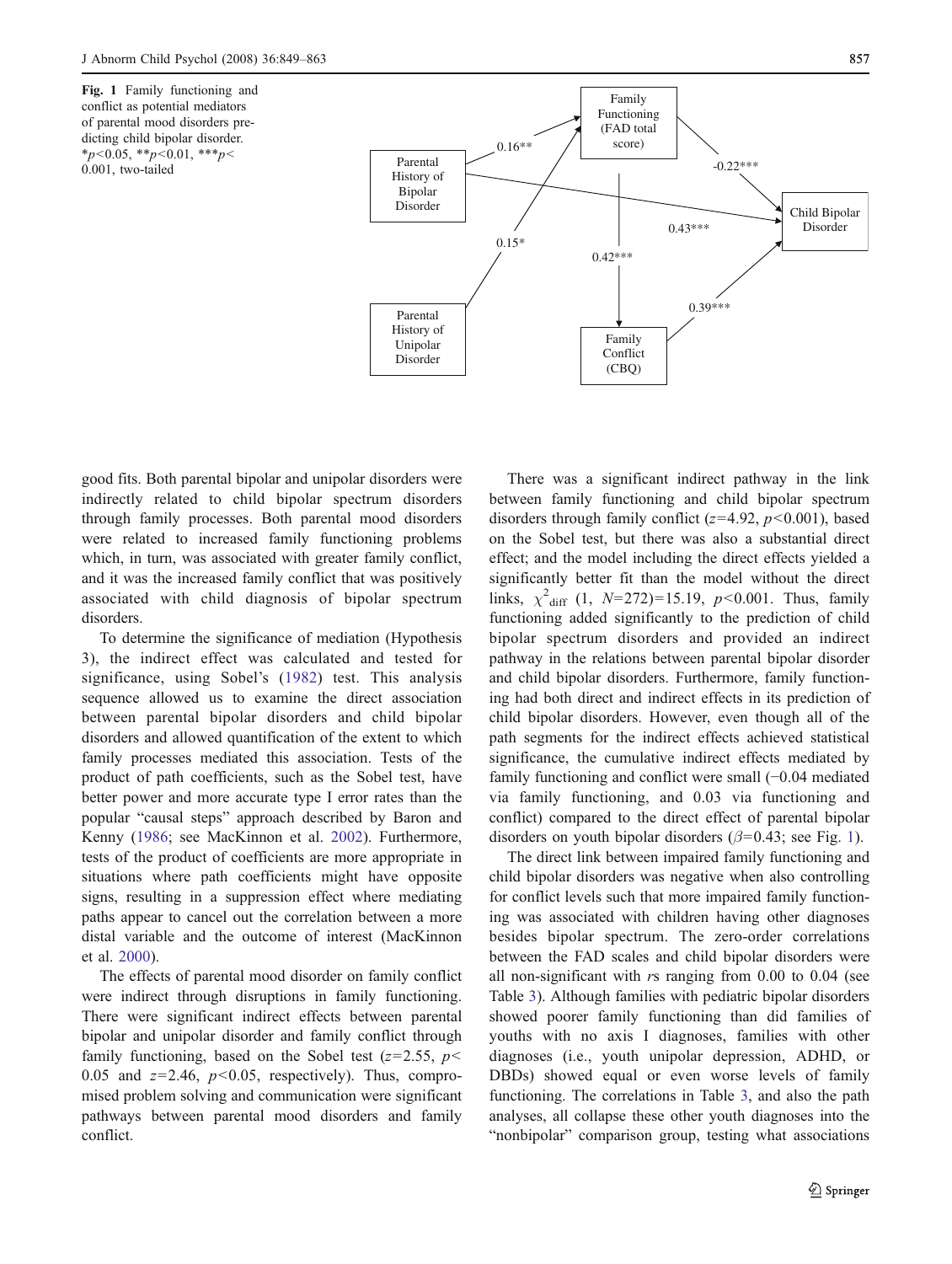might be unique to bipolar disorders. Present findings are consistent with prior literature finding equal (Zahn-Waxler et al. [1988](#page-14-0)) or stronger (Adrian and Hammen [1993\)](#page-12-0) links between family processes and unipolar depression or other child diagnoses versus bipolar disorders. The significant negative pathway only appears when controlling for family conflict, which is highest in the context of pediatric bipolar disorders.

These findings suggest that after controlling for the level of conflict, additional effects of impaired communication or problem solving are more likely to be associated with other child diagnoses besides bipolar disorder. Consistent with this possibility, the pathway between family functioning and youth unipolar depression (instead of bipolar) was significant and positive  $(b=0.21, p<0.01)$ . Similarly, if youth mood symptoms were used as the criterion, then after partialling out conflict levels and parental bipolar diagnosis, family functioning showed a positive relationship to CDRS-R depression scores  $(b=0.14, p<0.01)$  and a negative path to YMRS mania scores ( $b=-0.17$ ,  $p<0.01$ ). One explanation might be that dysfunctional family processes other than conflict make a stronger contribution to youth depression.

Overall, parent mood diagnoses accounted for 18% of variance in youth bipolar diagnoses, and family functioning and conflict combined to explain 13% of the variance (both sets significant  $p < 0.0005$ ). Because of the suppression effect in the regression equations, the variance estimates for the unique contributions of each set of predictors wound up being similar to the total variance estimates, and the part correlations increased slightly compared to the zero order correlations for conflict and for parent mood diagnoses.

Child Effect and Bidirectional Effects on Conflict An alternative hypothesis might be that the youth's bipolar disorder leads to greater conflict than otherwise would be expected based on the family's functioning, consistent with a "child effects model" (Lytton [1990](#page-13-0)). Two alternate models tested this possibility: A "child effects" model where the path was reversed so that youth bipolar disorders predicted increased conflict, and a "bidirectional" model where family conflict and youth bipolar disorders mutually amplified each other (a "nonrecursive" model). The "child effects" model fit the data poorly— $\chi^2$  (2, N=272)=11.52,  $p<0.0005$ , and an ECVI of 0.138 versus.098 for the model in Fig. [1](#page-8-0) (lower numbers indicating better fit). The bidirectional model did not provide improvement in fit over Fig. [1,](#page-8-0)  $\chi^2_{\text{diff}}$  (1, N=272)=0.24, p>0.50; it also was less likely to cross-validate, with an ECVI of.104 versus 0.098. When paths in both directions were included, the effect of conflict on youth bipolar disorder remained large  $(b=0.44)$ , whereas the effect of youth bipolar disorder on conflict was nonsignificant  $(b=-0.06)$ .

Family Functioning and Comorbid Youth Diagnoses (Secondary Analyses)

Exploratory analyses evaluated the possibility that the high rate of comorbidity also might complicate results. Regression analyses addressing this question used dummy codes for youth diagnostic categories to predict family functioning variables after controlling for parent mood diagnoses (the second set of exploratory analyses). Dummy codes examined the unique effects of each youth diagnosis while simultaneously accounting for comorbid diagnoses, and also for the diverse mix of diagnoses in the sample. More than two thirds of the youths with bipolar diagnoses also met criteria for ADHD, and more than a third also met criteria for oppositional defiant disorder (ODD). Post hoc regression analyses used family functioning as the dependent variable, and dummy codes indicating the presence of bipolar disorder, ADHD, or ODD/conduct disorder as predictors, after controlling for parent mood status. Bipolar spectrum disorders made no unique contributions to family functioning after controlling for other youth diagnoses. Instead, child ODD was related to family functioning and conflict, after controlling for parent diagnoses and for other child diagnoses. Regression analyses indicated that child ODD was significantly related to the FAD general functioning scale,  $b=1.72$ ,  $p=0.053$  and the CBQ,  $b=$ 2.74,  $p<0.01$ . Youth bipolar disorders remained significantly associated with CBQ scores even when controlling for all the other variables listed above,  $b=3.21$ ,  $p<0.0005$ .

# Moderating Effects of Child Age and Sex (Secondary Analyses, Sets Three and Four)

To explicitly test whether child age and sex moderated the relations among bipolar spectrum disorders in parents and children and family functioning and conflict (the third and fourth sets of secondary analyses), multiple-group comparisons were conducted for the path analyses, based on the best fitting model in the full sample. To test whether age moderated relationships hypothesized in our model we divided the sample into two groups: Younger children (ages 5–10) and older youths (ages 11–17). This resulted in 128 children in the younger group (85 with a bipolar spectrum diagnosis and 43 without) and 144 youths in the older group (65 with a bipolar spectrum diagnosis and 79 without). See [Appendix](#page-12-0) for  $2 \times 2 \times 2$  cross tabulations of the number of males and females in each age group by bipolar diagnosis. Based on the model presented in Fig. [1](#page-8-0) (using the FAD total score), we found that the age-specific model fit better,  $\chi^2_{\text{diff}}$  (6)=16.47, p<0.01. The effect on family functioning of both parental unipolar and parental bipolar diagnoses changed significantly depending upon the age of the youth. Parental diagnosis of bipolar disorder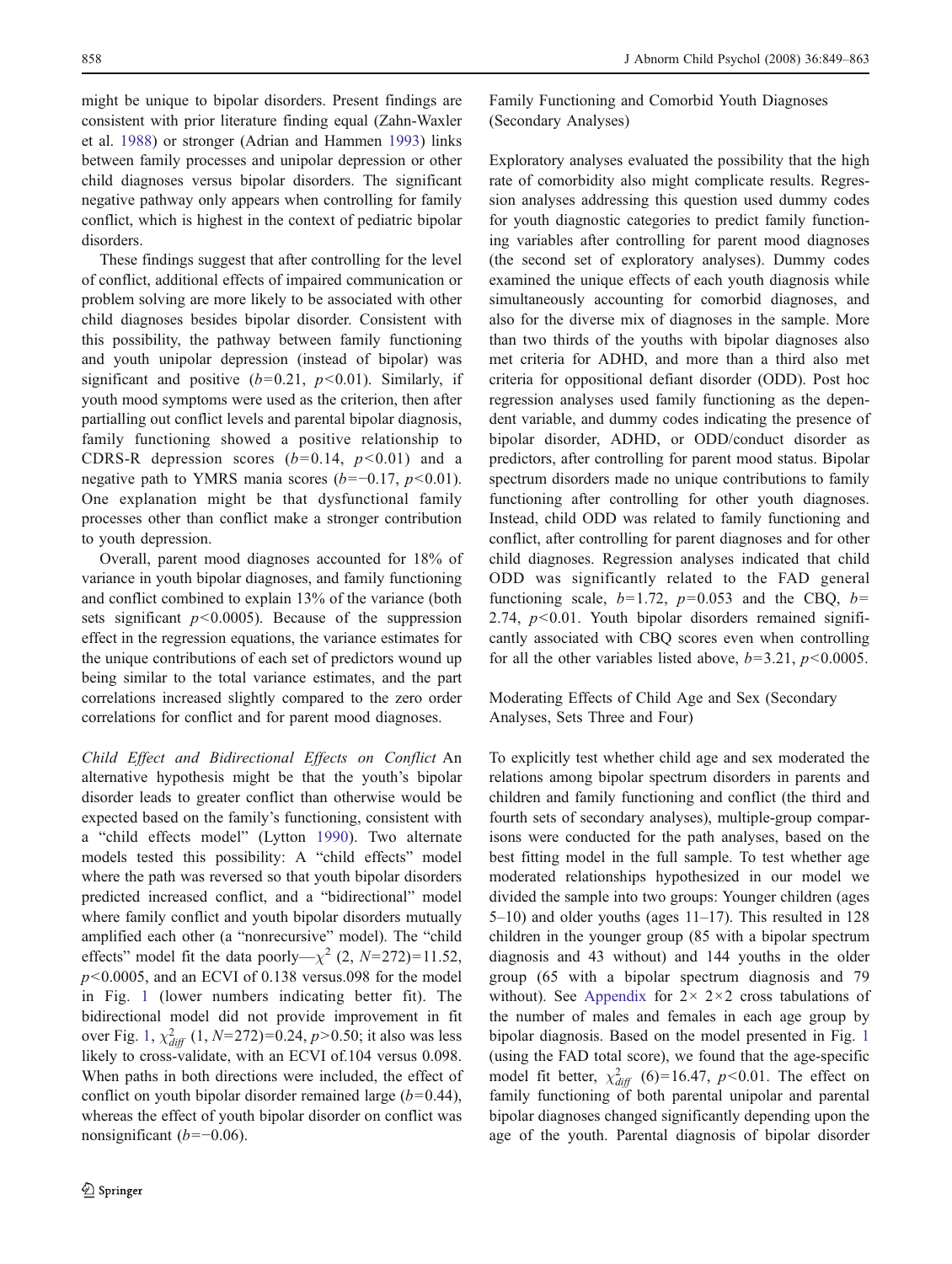predicted poorer family functioning for younger children ( $\beta$ = 0.33,  $p<0.001$ ), but not older children ( $\beta=0.02$ ,  $p>0.05$ ). Conversely, parental diagnosis of unipolar disorder affected family functioning for older youths ( $\beta$ =0.24, p<0.01), but not younger ones ( $\beta$ =0.04,  $p$ >0.05).

The final set of exploratory analyses examined possible interactions with child sex. There were 114 girls and 158 boys (see [Appendix\)](#page-12-0). The model fit equally well for girls and boys:  $\chi^2_{\text{diff}}$  (6)=2.58, p>0.05, indicating that no sex differences were found in the model. Based on the sample size of  $N=272$ , with 43 participants in the smallest group tested for moderation effects (young children without a bipolar disorder), post hoc estimated power would be 0.85 to detect interaction effects with an  $f^2$  of 0.032 or larger (comparable to a part correlation of 0.16 or larger), with alpha set at 0.05, two tailed (Erdfelder et al. [1996](#page-12-0)). Therefore, power was adequate for detecting both age or sex moderation effects.

## Discussion

To date there has been little systematic study of relations between parental mood disorder, family functioning and conflict, and children's risk for disorder. This study examined the roles of family functioning and family conflict in the relations between parental diagnosis of bipolar and unipolar disorder and children's diagnosis of a bipolar spectrum disorder. Results indicated that there was a significant indirect pathway from parental bipolar and unipolar disorder to family conflict via impaired family functioning. Increased family conflict in turn was predictive of child bipolar disorder. This suggests that conflict is not entirely a direct result of parents having a mood disorder, but rather that it develops out of a negative family climate, including deficits in problem solving and communication. These data are consistent with previous work indicating that parental psychological problems are often associated with similar problems in children through the mechanisms of family processes (Cummings et al. [2000](#page-12-0)), particularly parental depression (Du Rocher Schudlich and Cummings [2003](#page-12-0)). Exploratory analyses indicated that poor problem solving and poor communication skills were both sources of risk for developing pediatric bipolar disorder through their links with increased family conflict, supporting their value as potential targets for treatment (Fristad and Goldberg-Arnold [2004;](#page-13-0) Miklowitz et al. [2003a](#page-13-0)). However, the indirect effects mediated by family processes were small compared to the remaining direct effect of parental bipolar diagnoses on youth bipolar diagnoses. Furthermore, "child effects" or bidirectional models where youth bipolar disorder predicted increased family conflict provided no improvement or even worse fit to the present data.

Family functioning appears to be a nonspecific correlate of child psychopathology. Family functioning was equally or more impaired in families where youths had unipolar depression, ADHD, or DBDs versus bipolar disorders. Consequently, family functioning was uncorrelated with bipolar versus nonbipolar youths (collapsing all other diagnostic categories together). The appearance of a negative pathway between family functioning and pediatric bipolar disorders after controlling for conflict levels was unexpected, and it partly reflects the high levels of disrupted family functioning associated with nonbipolar diagnoses such as unipolar depression and disruptive behavior disorders (Table [4\)](#page-7-0).

At the same time, all diagnostic groups showed greater impairment than families whose children had no diagnosis. Disrupted family processes resulting from parental mood disorder may be a nonspecific mechanism leading to a variety of poor outcomes for youths, not just conveying increased risk for bipolar disorder (Chang et al. [2001;](#page-12-0) Hodgins et al. [2002](#page-13-0); Radke-Yarrow [1998\)](#page-14-0). In particular, children of parents with bipolar disorder may have higher rates of depression as well, which affects our comparisons of children with bipolar disorder to unaffected youth control groups (as opposed to youths with depression or externalizing problems). In the present data, family functioning showed a significant positive path to youth depressive symptoms (including depression in youths with bipolar diagnoses), whereas family functioning showed a negative path to manic symptoms after controlling for conflict levels, suggesting that family processes such as disrupted problem solving or poor communication might be more strongly linked to depression than mania (Miller et al. [1986\)](#page-13-0).

Youth age moderated the effects of parental bipolar disorders on impaired family functioning. For adolescents, there was not a significant link from parental bipolar disorder to family functioning; whereas the path from parental diagnosis of unipolar disorder to family functioning was significant for older, but not younger, youths. Prior work with adolescents and young adults has found parental unipolar depression to be more disruptive to family functioning than parental bipolar diagnoses (Hammen et al. [1990](#page-13-0)). Present findings thus replicate prior work and suggest that there may be something particularly noxious about parental depressed mood in terms of impact on adolescents. Conversely, findings might indicate that parental mania is more disruptive to family functioning when children are younger. Exploratory analyses failed to find sex differences in the association between parental mood disorders, family functioning and conflict, and pediatric bipolar disorder.

Limitations of this study include that parent mental health diagnoses were sometimes based on indirect report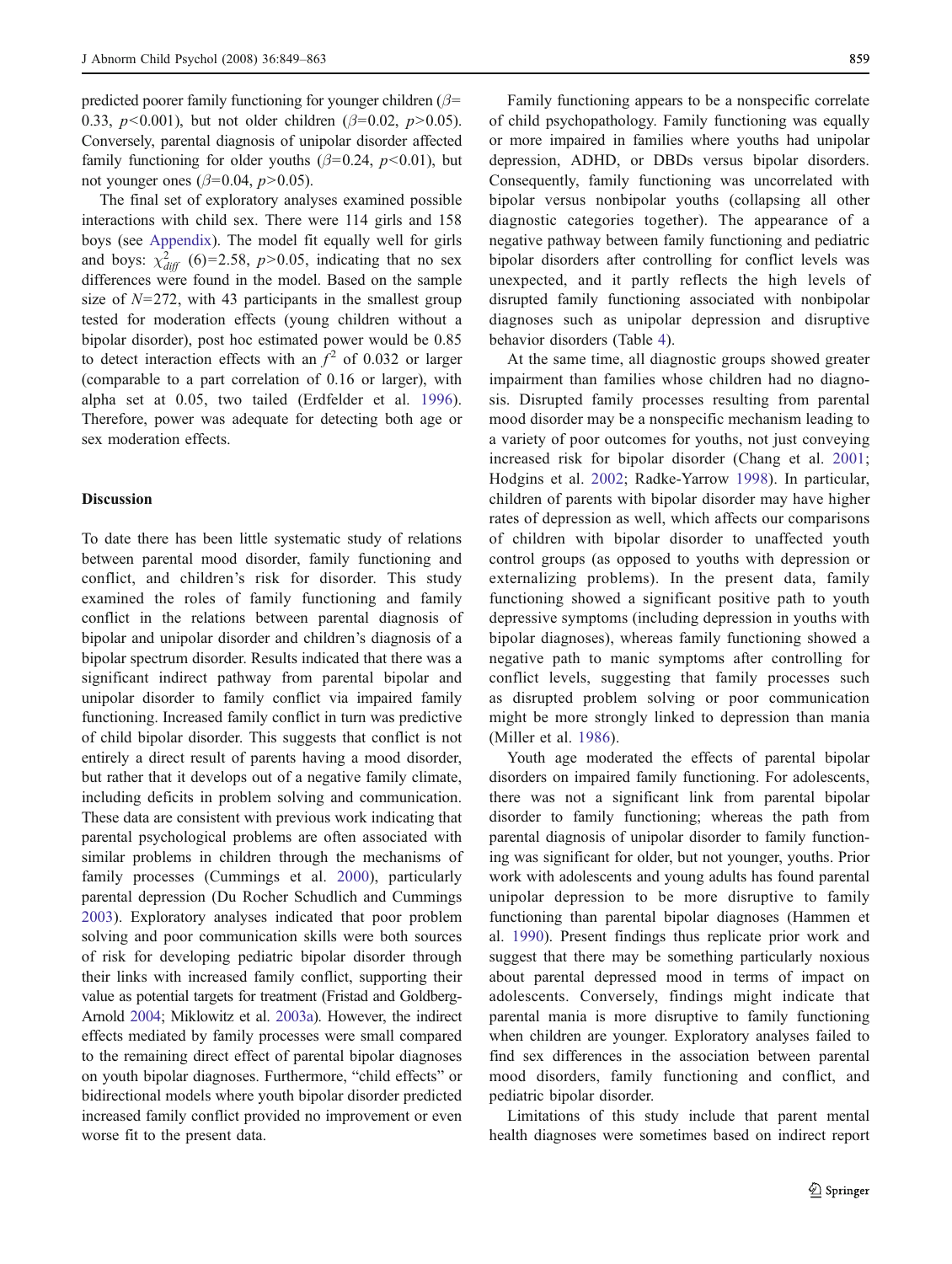for fathers, and parental diagnoses were not systematically blinded to the diagnoses of the children. These concerns are tempered by the fact that diagnoses were not systematically informed by child diagnoses, and structured research interviews were used to derive almost all diagnoses. As with most covariance analyses, due to the correlational nature of the data and the likelihood of bi-directional effects, the direction of causality is ambiguous. Prospective, longitudinal data following a high-risk sample of parentsto-be (i.e. one or more parents with a mood disorder) from the prenatal period through child's adolescence and adulthood are necessary to assess the causal and interactive nature of the relationships between family functioning, conflict and bipolar disorder in parents and children. Given the interactive nature between parent and child depression and family conflict (Cummings et al. [2000](#page-12-0)), it is likely that bipolar spectrum disorders would operate similarly. Children who are at high risk for bipolar spectrum disorders due to one or more of their parents being diagnosed with a mood disorder may be exposed to heightened levels of conflict prior to developing symptoms and perhaps because of the child's predisposition, there may be an interaction between child attributes and parent attributes that exacerbates both the conflict and the child's disorder. For example, a recent study by Meyer et al. ([2006\)](#page-13-0) found that early exposure to maternal negativity increased risk for frontal lobe dysfunction in children which increased children's risk for bipolar disorder. There may also be age moderated effects in which conflict affects children's symptoms differently, with older children being more sensitive to more subtle aspects of conflict than younger children, but at the same time having developed more sophisticated coping strategies.

An additional limitation is the use of self-report measures for assessing family functioning and conflict in this study, rather than observational measures. Compared to behavioral observations, self-report measures are subject to memory and response biases, limit the specificity of dimensions of family responses that can be obtained, and prohibit assessment of nonverbal or other non-public responding (e.g. internal feelings or thoughts of others). Furthermore, more powerful measures of family functioning might increase the size of the correlations involving family process, and thus increase the size of the indirect pathways. This would lower the size of the direct effect of parent diagnosis on child diagnosis, because more of the covariance could be attributed to mediational processes. Another limitation is the exploratory nature of many of the analyses. Additionally, the observed suppressor effect involving family functioning and conflict with regard to youth bipolar status is likely to depend on whether the nonbipolar comparison group is limited to healthy controls (who will

show better average family functioning) versus including high rates of other diagnoses also linked to poor family functioning. Family functioning's relations with global functioning and with other child problems, such as disruptive disorders, were in predicted directions, supporting the hypothesis that family functioning is an important indirect effect to consider, albeit not unique to bipolar disorder.

Finally, other factors not examined in this study may be important in explaining the link between parent and child bipolar disorder. For example, parenting, marital relations and children's coping mechanisms have all been found to be important mediators in explaining links between parental depression and child adjustment problems (Cummings et al. [2000;](#page-12-0) Du Rocher Schudlich [2004](#page-12-0)). The present study did not include direct measures of important constructs such as expressed emotion or parent-child attachment (e.g., Hammen et al. [1990](#page-13-0)). These more proximal family variables may also be explanatory factors in families with bipolar disorder for both adults (Hooley and Hiller [2001](#page-13-0)) as well as youths (Geller et al. [2003;](#page-13-0) Miklowitz et al. [2003b\)](#page-13-0).

Despite these limitations, these findings lay the groundwork for future testing of causal pathways linking parental bipolar disorder, family functioning and conflict, and children's bipolar disorder and hold important implications for clinicians treating families with bipolar disorder. Although family factors do not fully account for the links between parent and child bipolar disorder, they contribute to risk of a broad range of additional problems. Family processes are also potential targets for intervention, offering potential mechanisms by which interventions could reduce the risk of mood episodes in children. In fact, interventions that target problem-solving and communication skills for parents and children have been found to be successful in terms of symptom reduction in children (Feeny et al. [2006;](#page-12-0) Fristad [1999](#page-12-0); Fristad et al. [2002,](#page-13-0) [2003](#page-12-0); Miklowitz et al. [2003a](#page-13-0)). Given the impaired family functioning and consequent family conflict in families with parental bipolar disorder, improving the coping skills of children in these families may also be beneficial in reducing their risk for future disorder.

Acknowledgement This work was supported in part by a Stanley Medical Research Institute clinical research center grant as well as NIMH R01 MH066647.

Disclosures Robert L. Findling receives or has received research support, acted as a consultant and/or served on a speaker's bureau for Abbott, AstraZeneca, Bristol-Myers Squibb, Celltech-Medeva, Cypress Biosciences, Forest, GlaxoSmithKline, Johnson & Johnson, Lilly, New River, Novartis, Otsuka, Pfizer, Sanofi-Aventis, Sepracore, Shire, Solvay, Supernus Pharmaceuticals, and Wyeth.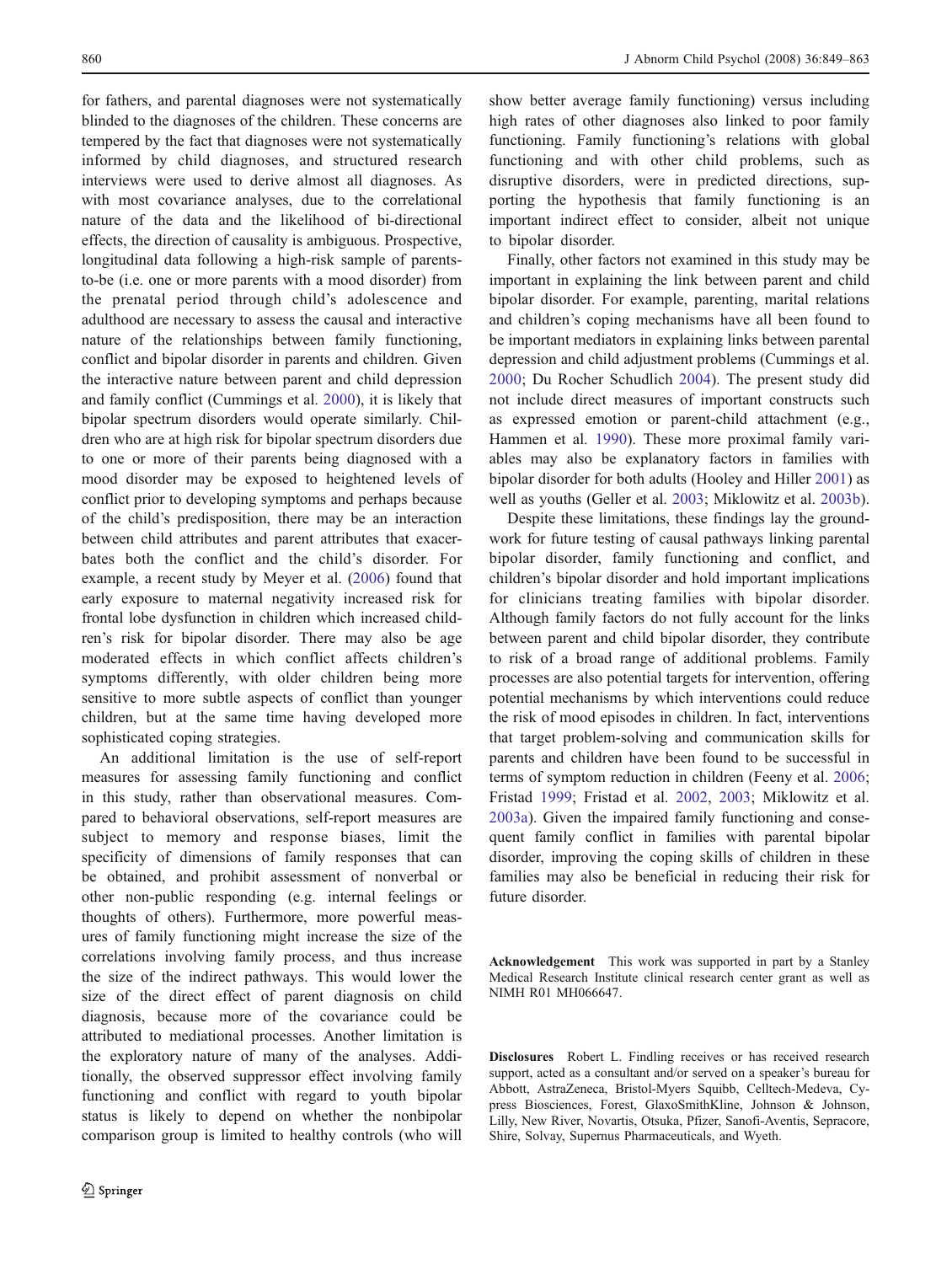#### <span id="page-12-0"></span>Appendix

Table 5 Child age by sex by bipolar diagnosis

| Child sex | Bipolar diagnosis status | Child age group |       |       |  |  |
|-----------|--------------------------|-----------------|-------|-------|--|--|
|           |                          | Younger         | Older | Total |  |  |
| Male      | No Bipolar               | 20              | 40    | 60    |  |  |
|           | Bipolar                  | 59              | 39    | 98    |  |  |
| Total     |                          | 79              | 79    | 158   |  |  |
| Female    | No Bipolar               | 23              | 39    | 62    |  |  |
|           | Bipolar                  | 26              | 26    | 52    |  |  |
| Total     |                          | 49              | 65    | 114   |  |  |

#### References

- American Psychiatric Association (2001). Diagnostic and statistical manual of mental disorders (4th ed.). Washington, DC: American Psychiatric Association.
- Adrian, C., & Hammen, C. (1993). Stress exposure and stress generation in children of depressed mothers. Journal of Consulting and Clinical Psychology, 61, 354–359.
- Anderson, C. A., & Hammen, C. L. (1993). Psychosocial outcomes of children of unipolar depressed, bipolar, medically ill, and normal women: A longitudinal study. Journal of Consulting and Clinical Psychology, 61, 448–454.
- Andreasen, N. C., Endicott, J., Spitzer, R. L., & Winokur, G. (1977). The family history method using diagnostic criteria. Reliability and validity. Archives of General Psychiatry, 34, 1229–1235.
- Arbuckle, J. L., & Wothke, W. (1999). Amos 4.0 users guide. Chicago: SmallWaters Corporation.
- Baron, R. M., & Kenny, D. A. (1986). The moderator-mediator variable distinction in social psychological research: Conceptual, strategic, and statistical considerations. Journal of Personality and Social Psychology, 51, 1173–1182.
- Berument, S. K., Rutter, M., Lord, C., Pickles, A., & Bailey, A. (1999). Autism screening questionnaire: diagnostic validity. British Journal of Psychiatry, 175, 444–451.
- Biederman, J., Kwon, A., Wozniak, J., Mick, E., Markowitz, S., Fazio, V., et al. (2004). Absence of gender differences in pediatric bipolar disorder: Findings from a large sample of referred youth. Journal of Affective Disorders, 83, 207–214.
- Bossuyt, P. M., Reitsma, J. B., Bruns, D. E., Gatsonis, C. A., Glasziou, P. P., Irwig, L. M., et al. (2003). Towards complete and accurate reporting of studies of diagnostic accuracy: the STARD initiative. British Medical Journal, 326, 41–44.
- Byles, J., Byrne, C., Boyle, M. H., & Offord, D. R. (1988). Ontario Child Health Study: Reliability and validity of the general functioning subscale of the McMaster Family Assessment Device. Family Process, 27, 97–104.
- Caplan, H., Cogill, S., Alexandra, H., Robson, K., Katz, R., & Kumar, R. (1989). Maternal depression and the emotional development of the child. British Journal of Psychiatry, 154, 818–823.
- Chang, K. D., Blasey, C., Ketter, T. A., & Steiner, H. (2001). Family environment of children and adolescents with bipolar parents. Bipolar Disorders, 3, 73–78.
- Conrad, M., & Hammen, C. (1989). Role of maternal depression in perceptions of child maladjustment. Journal of Consulting and Clinical Psychology, 57, 663–667.
- Cooke, R. G., Young, L. T., Mohri, L., Blake, P., & Joffe, R. T. (1999). Family-of-origin characteristics in bipolar disorder: A controlled study. Canadian Journal of Psychiatry, 44, 379–381.
- Cummings, E. M., & Davies, P. T. (1994). Maternal depression and child development. Journal of Child Psychology and Psychiatry, 35, 73–112.
- Cummings, E. M., Davies, P. T., & Campbell, S. B. (2000). Developmental psychopathology and family process: Theory, research, and clinical implications. New York: Guilford.
- Danielson, C. K., Feeny, N. C., Findling, R. L., & Youngstrom, E. A. (2004). Psychosocial treatment of bipolar disorders in adolescents: A proposed cognitive-behavioral intervention. Cognitive & Behavioral Practice, 11, 283–297.
- Davis, B., Sheeber, L., Hops, H., & Tildesley, E. (2000). Adolescent responses to depressive parental behaviors in problems-solving interactions: Implications for depressive symptoms. Journal of Abnormal Child Psychology, 28, 451–465.
- DelBello, M. P., & Geller, B. (2001). Review of studies of child and adolescent offspring of bipolar parents. Bipolar Disorders, 3, 325–334.
- Downey, G., & Coyne, J. C. (1990). Children of depressed parents: An integrative review. Psychological Bulletin, 108, 50–76.
- Du Rocher Schudlich, T. D. (2004). Parental dysphoria, marital conflict, and parenting:Relations with children's emotional security and adjustment. Unpublished doctoral dissertation.
- Du Rocher Schudlich, T. D., & Cummings, E. M. (2003). Parental dysphoria and children's internalizing symptoms: Marital conflict styles as mediators of risk. Child Development, 74, 1663–1681.
- Du Rocher Schudlich, T. D., Papp, L. M., & Cummings, E. M. (2004). Relations of husbands' and wives' dysphoria to marital conflict resolution strategies. Journal of Family Psychology, 18, 171–183.
- Dunn, L. M., & Dunn, L. M. (1997). Examiner's manual for the peabody picture vocabulary test – third edition. Circle Pines, MN: American Guidance Service.
- Endicott, J., & Spitzer, R. L. (1978). A diagnostic interview: The schedule for affective disorders and schizophrenia. Archives of General Psychiatry, 35, 837–844.
- Epstein, N. B., Baldwin, L. M., & Bishop, D. S. (1983). The McMaster Family Assessment Device. Journal of Marital and Family Therapy, 9, 171–180.
- Erdfelder, E., Faul, F., & Buchner, A. (1996). GPower: A general power analysis program. Behavior Research Methods, Instruments & Computers, 28, 1–11.
- Feeny, N. C., Danielson, C., Schwartz, L., Youngstrom, E. A., & Findling, R. L. (2006). CBT for bipolar disorders in adolescents: A pilot study. Bipolar Disorders, 8, 508–515.
- Fergusson, D., Horwood, L. J., & Lynskey, M. (1995). Maternal depressive symptoms and depressive symptoms in adolescents. Journal of Child Psychology and Psychiatry, 36, 1161–1178.
- Findling, R. L., Gracious, B. L., McNamara, N. K., Youngstrom, E. A., Demeter, C., & Calabrese, J. R. (2001). Rapid, continuous cycling and psychiatric co-morbidity in pediatric bipolar I disorder. Bipolar Disorders, 3, 202–210.
- Forehand, R., & Jones, D. J. (2003). Neighborhood violence and coparent conflict: Interactive influence on child psychosocial adjustment. Journal of Abnormal Child Psychology, 31, 591– 604.
- Forehand, R., & McCombs, A. (1988). Unraveling the antecedentconsequence conditions in maternal depression and adolescent functioning. Behaviour Research and Therapy, 26, 399–405.
- Fristad, M. A. (1999). Psychoeducation: A model intervention for families with mood disordered children. The Family Psychologist, 15, 14–18.
- Fristad, M. A., Gavazzi, S. M., & Mackinaw-Koons, B. (2003). Family psychoeducation: An adjunctive intervention for children with bipolar disorder. Biological Psychiatry, 53, 1000–1008.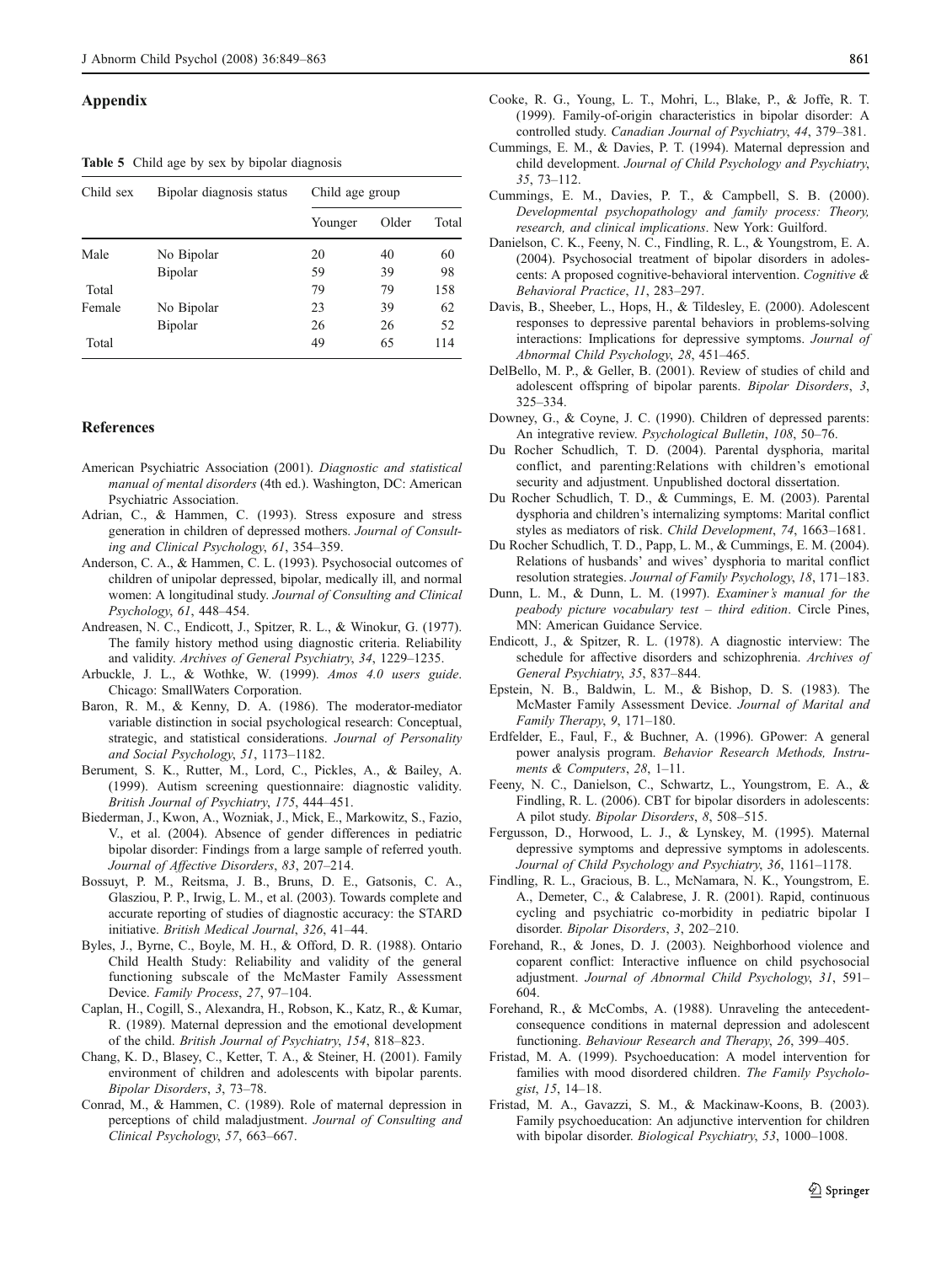- <span id="page-13-0"></span>Fristad, M. A., & Goldberg-Arnold, J. S. (2004). Raising a moody child: How to cope with depression and bipolar disorder. New York: Guilford.
- Fristad, M. A., Goldberg-Arnold, J. S., & Gavazzi, S. M. (2002). Multifamily psychoeducation groups (MFPG) for families of children with bipolar disorder. Bipolar Disorders, 4, 254–262.
- Fristad, M. A., Weller, E. B., & Weller, R. A. (1992). The mania rating scale: Can it be used in children? A preliminary report. Journal of the American Academy of Child & Adolescent Psychiatry, 31, 252–257.
- Ge, X., Conger, R. D., Lorenz, F. O., Shanahan, M., Elder, G., et al. (1995). Mutual influences in parent and adolescent psychological distress. Developmental Psychology, 31, 406–419.
- Geller, B., Craney, J. L., Bolhofner, K., DelBello, M. P., Axelson, D., Luby, J., et al. (2003). Phenomenology and longitudinal course of children with a prepubertal and early adolescent bipolar disorder phenotype. In B. Geller, & M. P. DelBello (Eds.) Bipolar disorder in childhood and early adolescence (pp. 25–50). New York: Guilford.
- Geller, B., & Luby, J. (1997). Child and adolescent bipolar disorder: A review of the past 10 years. Journal of the American Academy of Child & Adolescent Psychiatry, 36, 1168–1176.
- Geller, B., Tillman, R., Craney, J. L., & Bolhofner, K. (2004). Fouryear prospective outcome and natural history of mania in children with a prepubertal and early adolescent bipolar disorder phenotype. Archives of General Psychiatry, 61, 459–467.
- Goodwin, F. K., & Jamison, K. R. (1990). Manic-depressive illness. New York: Oxford University Press.
- Hammen, C. (1988). Self-cognitions, stressful events, and the prediction of depression in children of depressed mothers. Journal of Abnormal Child Psychology, 16, 347–360.
- Hammen, C. (1991). Depression runs in families: The social context of risk and resilience in children of depressed mothers. New York: Springer.
- Hammen, C. (2002). Context of stress in families of children with depressed parents. In S. H. Goodman, & I. H. Gotlib (Eds.) Children of depressed parents (pp. 175–202). Washington, DC: American Psychological Association.
- Hammen, C., Adrian, C., Gordon, D., Burge, D., Jaenicke, C., & Hiroto, D. (1987). Children of depressed mothers: Maternal strain and symptom predictors of dysfunction. Journal of Abnormal Psychology, 96, 190–198.
- Hammen, C., Burge, D., & Adrian, C. (1991). Timing of mother and child depression in a longitudinal study of children at risk. Journal of Consulting and Clinical Psychology, 59, 341–345.
- Hammen, C., Burge, D., Burney, E., & Adrian, C. (1990). Longitudinal study of diagnoses in children of women with unipolar and bipolar affective disorder. Archives of General Psychiatry, 47, 1112–1117.
- Hellander, M., Sisson, D. P., & Fristad, M. (2003). Internet support for parents of children with early-onset bipolar disorder. In B. Geller, & M. P. DelBello (Eds.) Bipolar disorder in childhood and early adolescence (pp. 314–329). New York: Guilford.
- Hodgins, S., Faucher, B., Zarac, A., & Ellenbogen, M. (2002). Children of parents with bipolar disorder. A population at high risk for major affective disorders. Child & Adolescent Psychiatric Clinics of North America, 11, 533–553.
- Hooley, J. M., & Hiller, J. B. (2001). Family relationships and major mental disorder: Risk factors and preventive strategies. In B. R. Sarason, & S. Duck (Eds.) Personal relationships: Implications for clinical and community psychology (pp. 61–87). New York: Wiley.
- Judd, L. L., Akiskal, H. S., Schettler, P. J., Endicott, J., Leon, A. C., Solomon, D., et al. (2005). Psychosocial disability in the course of bipolar I and II disorders: A prospective, comparative,

longitudinal study. Archives of General Psychiatry, 62, 1322– 1330.

- Keitner, G. I., Baldwin, L. M., Epstein, N. B., & Bishop, D. S. (1985). Family functioning in patients with affective disorders. International Journal of Family Psychiatry, 4, 405–437.
- Kim, S., & Brody, G. H. (2005). Longitudinal pathways to psychological adjustment among black youth living in singleparent households. Journal of Family Psychology, 19, 305–313.
- Kirk, R. E. (1995). Experimental design: Procedures for the behavioral sciences (3rd ed.). New York: Brooks/Cole Publishing.
- Kotchick, B. A., Dorsey, S., & Heller, L. (2005). Predictors of parenting among African American single mothers: Personal and contextual factors. Journal of Marriage and Family, 67, 448–460.
- Kowatch, R. A., Youngstrom, E. A., Danielyan, A. K., & Findling, R. L. (2005). Meta-analysis of the phenomenology and clinical characteristics of mania in children and adolescents. Bipolar Disorders, 7, 483–496.
- Lapalme, M., Hodgins, S., & LaRoche, C. (1997). Children of parents with bipolar disorder: A meta-analysis of risk for mental disorders. Canadian Journal of Psychiatry, 42, 623–631.
- Leibenluft, E., Charney, D. S., Towbin, K. E., Bhangoo, R. K., & Pine, D. S. (2003). Defining clinical phenotypes of juvenile mania. American Journal of Psychiatry, 160, 430–437.
- Lytton, H. (1990). Child and parent effects in boys' conduct disorder: A reinterpretation. Developmental Psychology, 26, 683–697.
- MacKinnon, D. P., Krull, J. L., & Lockwood, C. M. (2000). Equivalence of the mediation, confounding and suppression effect. Prevention Science, 1, 173–181.
- MacKinnon, D. P., Lockwood, C. M., Hoffman, J. M., West, S. G., & Sheets, V. (2002). A comparison of methods to test mediation and other intervening variable effects. Psychological Methods, 7, 83–104.
- McGuffin, P., Rijsdijk, F., Andrew, M., Sham, P., Katz, R., & Cardno, A. (2003). The heritability of bipolar affective disorder and the genetic relationship to unipolar depression. Archives of General Psychiatry, 60, 497–502.
- Meyer, S. E., Carlson, G. E., Wiggs, C. E., Ronsaville, D. S., Martinex, P. E., Klimes-Dougan, B., Gold, P. W., & Radke-Yarrow, M. (2006). A prospective high-risk study of the association among maternal negativity, apparent frontal lobe dysfunction, and the development of bipolar disorder. Development and Psychopathology, 18, 573–289.
- Miklowitz, D. J. (2004). The role of family systems in severe and recurrent psychiatric disorders: a developmental psychopathology view. Development and Psychopathology, 16, 667–688.
- Miklowitz, D. J., George, E. L., Richards, J. A., Simoneau, T. L., & Suddath, R. L. (2003a). A randomized study of family focused psychoeducation and pharmacotherapy in the outpatient management of bipolar disorder. Archives of General Psychiatry, 60, 904–912.
- Miklowitz, D. J., Richards, J. A., George, E. L., Frank, E., Suddath, R. L., Powell, K. B., et al. (2003b). Integrated family and individual therapy for bipolar disorder: Results of a treatment development study. The Journal of Clinical Psychiatry, 64, 182–191.
- Miklowitz, D. J., Wisniewski, S. R., Miyahara, S., Otto, M. W., & Sachs, G. S. (2005). Perceived criticism from family members as a predictor of the one-year course of bipolar disorder. Psychiatry Research, 136, 101–111.
- Miller, I. W., Kabacoff, R. I., Keitner, G. I., Epstein, N. B., & Bishop, D. S. (1986). Family functioning in families of psychiatric patients. Comprehensive Psychiatry, 27, 302–312.
- Murray, L., Sinclair, D., Cooper, P., Ducournau, P., & Turner, P. (1999). The socioemotional development of 5 year old children of postnatally depressed mothers. Journal of Child Psychology and Psychiatry, 40, 1259–1271.